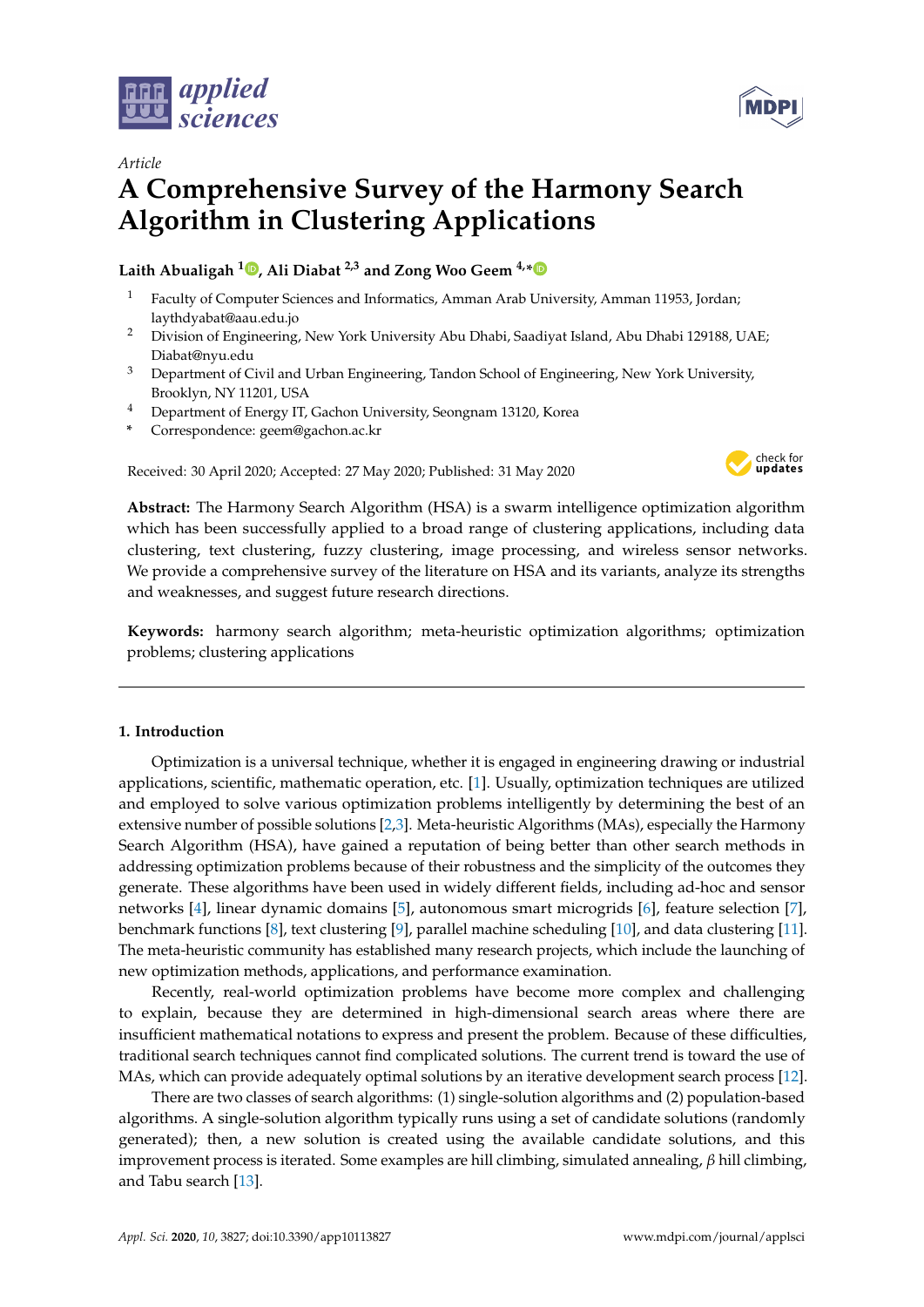A population-based algorithm also starts with a set of random candidate solutions. The algorithm works iteratively to identify a subset of high-performing solutions among them. During the improvement processes, the solutions iteratively concentrate near (at least locally, and often globally) optimal solutions utilizing optimization operators. Some examples are the Ant Colony Optimization (ACO) algorithm [\[14\]](#page-20-13), Spherical Search Optimizer (SSO) [\[15\]](#page-20-14), Particle Swarm Optimization (PSO) algorithm [\[16\]](#page-20-15), Group Search Optimizer (GSO) [\[17\]](#page-20-16), Multi-verse Optimizer Algorithm (MOA) [\[18\]](#page-20-17), Cuckoo Search Algorithm (CSA) [\[19\]](#page-21-0), Gravitational Search Algorithm (GSA) [\[20\]](#page-21-1), Krill Herd Algorithm (KHA) [\[21\]](#page-21-2), Grasshopper Optimization Algorithm (GOA) [\[22\]](#page-21-3), and HSA [\[23\]](#page-21-4).

The two most critical issues in optimization algorithms are exploration/diversification and exploitation/intensification [\[24\]](#page-21-5). Exploration search strategy is the strength to explore the research area that encourages the algorithm to examine the different sections of the search area while evading getting stuck in local optima diversely. On the other hand, exploitation search strategy is the convergent technique that maintains a specific exploration along with the process or state of converging. To obtain useful outcomes in a reasonable time, the search algorithm should make suitable trade-offs between these two strategies.

Geem et al. in [\[23\]](#page-21-4) proposed the HSA, a population-based meta-heuristic optimization algorithm, in 2001. The HSA imitates the design of a unique harmony in music to address an optimization problem. It has provided excellent results across an enormous range of sophisticated problems, such as flow for power systems [\[25\]](#page-21-6), university timetables [\[26\]](#page-21-7), congestion management [\[27\]](#page-21-8), job shop scheduling [\[28\]](#page-21-9), clustering [\[29\]](#page-21-10), structural design, renewable energy [\[30\]](#page-21-11), neural networks [\[31\]](#page-21-12), water distribution [\[32\]](#page-21-13), and data mining [\[33\]](#page-21-14). The main advantages of the HSA are its clarity of execution, its record of success, and its ability to tackle several complex problems. The HSA can make trade-offs between convergent and divergent regions, and this is the main cause for its energy, success, and reputation. In the HSA rule, exploitation is chiefly controlled by pitch adjustment rate (PAR) and bandwidth (BW) [\[32,](#page-21-13)[34\]](#page-21-15), and exploration is controlled by the harmony memory considering rate (HMCR) [\[35](#page-21-16)[,36\]](#page-21-17).

Optimization algorithms can be tested by searching for minima or maxima; authors will note their approach. Figure [1](#page-1-0) shows the quantity of issued papers (i.e., conferences, book chapters, and journal articles) concerning the HSA as of February 2020, sorted by publisher (IEEE, Wiley, Elsevier, Springer, Taylor & Francis, and others). Figure [2](#page-2-0) shows the number of published papers on each of the main variants of the HSA, and Figure [3](#page-2-1) shows the number of publications on applications of the HSA to clustering.

<span id="page-1-0"></span>

**Figure 1.** Number of publications on the Harmony Search Algorithm (HSA) since it was proposed until the first half of 2020, sorted by publisher and type.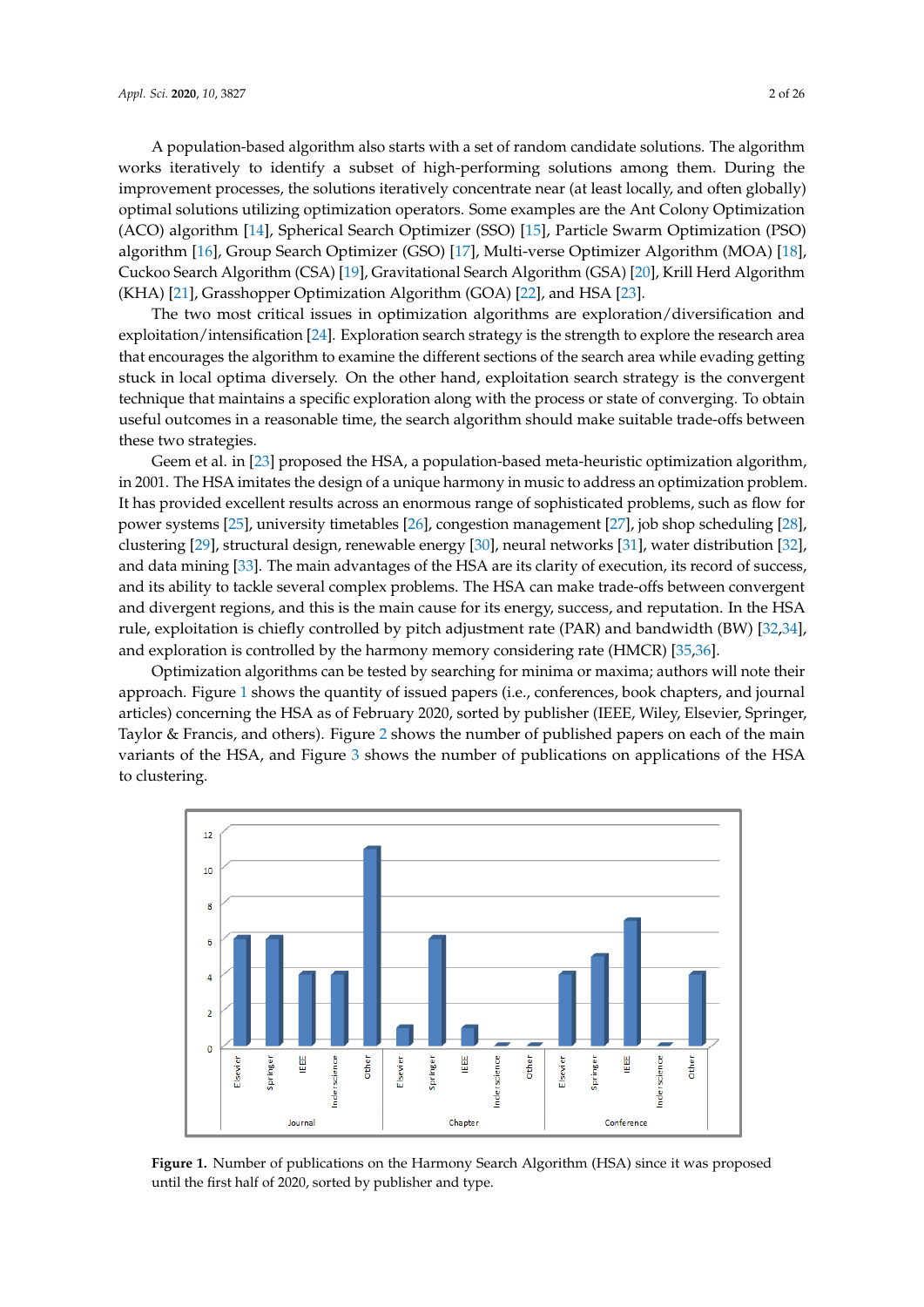<span id="page-2-0"></span>

**Figure 2.** Number of publications on variants of the Harmony Search Algorithm since it was proposed until the first half of 2020.

<span id="page-2-1"></span>

**Figure 3.** Number of publications on clustering applications of the HSA since it was proposed until the first half of 2020. WSN = Wireless Sensor Networks.

Many different variants of HSA have been developed since the basic algorithm was introduced: enhanced, hybrid, modified, and multi-objective HSAs [\[37](#page-21-18)[–41\]](#page-22-0). These algorithms were proposed to deal with different problems having a complex dependence on variables and associated fitness functions [\[42,](#page-22-1)[43\]](#page-22-2). Moreover, researchers have elaborated on the basic HSA by producing novel procedures, including specific operators, chaotic maps, hybridization, and exploratory search [\[44\]](#page-22-3). Some of these proposed enhancements lead to more efficient HSAs in terms of computational values and solutions. The existence of these different variants and improvements encourages researchers to address difficulties in real-world problems.

The sections of this survey paper are organized as follows. In Section [2,](#page-3-0) the main procedures of the HSA are presented. Section [3](#page-4-0) shows the variants of the HSA that have been used in solving clustering problems. Such applications to clustering are discussed further in Section [4.](#page-9-0) Discussion and theoretical analyses are given in Section [5.](#page-17-0) Finally, the outcomes of the survey and prospects for further investigation are presented in Section [6.](#page-19-0)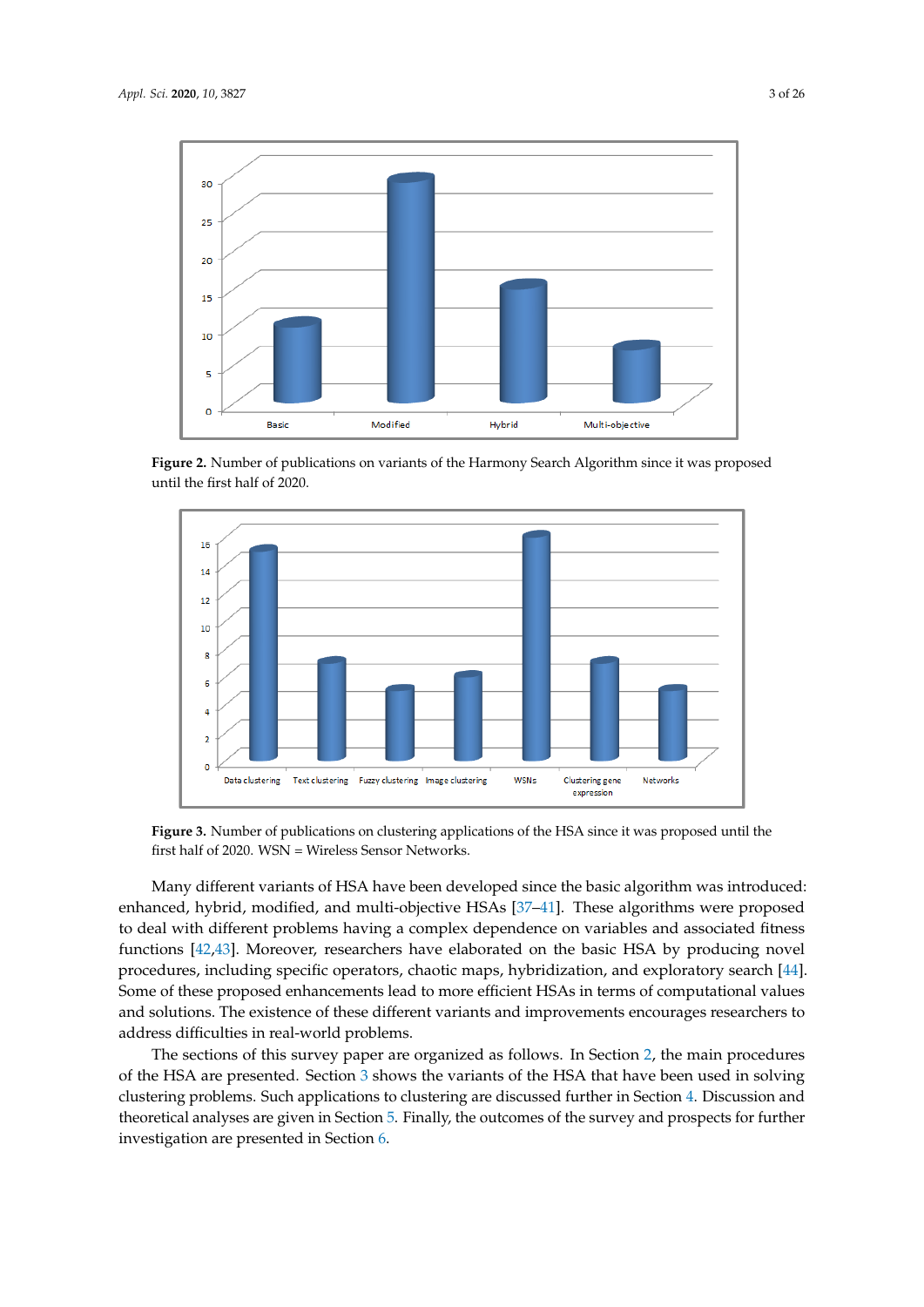#### <span id="page-3-0"></span>**2. Main Procedures of the HSA**

The HSA, which was designed in 2001, is launched by the way that on-screen musicians extemporaneously change the pitches of their instruments to create new harmonies, for example during jazz improvisation [\[23\]](#page-21-4). The most important steps of the HSA are displayed as pseudo-code in Figure [4.](#page-3-1) Let *X* denote the entire space of possible solutions. Each of the individual solutions *x* ∈ *X* depends on *N* decision variables. The optimization problem requires finding the maximum or minimum value of the fitness function esteem  $f_{X_i}$  for all the  $i = 1...N$  variables.

<span id="page-3-1"></span>

| Algorithm 1 Harmony search algorithm                                     |
|--------------------------------------------------------------------------|
| 1. <b>Input</b> : Generate the initial harmonics randomly.               |
| 2: <b>Output</b> : Optimal solution with its fitness value.              |
| $3:$ Algorithm                                                           |
| 4. Initialize the parameters of the HS <i>HMCR</i> , <i>PAR</i> and etc. |
| 5: Initialize harmony memory $(HM)$                                      |
| 6: Evaluate all solutions using the fitness function.                    |
| 7: while Termination criteria do                                         |
| new solution= $\phi$ .<br>8:                                             |
| if $rand < HMCR$ then<br>$9+$                                            |
| Memory consideration.<br>10:                                             |
| if $rand < PAR$ then<br>11:                                              |
| Pitch adjustment<br>12:                                                  |
| end if<br>13:                                                            |
| else<br>14:                                                              |
| Random consideration.<br>15:                                             |
| end if<br>16:                                                            |
| Evaluate the fitness function of the new solution.<br>17:                |
| Replaces the worst solution in <b>HM</b> by the new solution.<br>18:     |
| 19: end while                                                            |

**Figure 4.** Pseudo-code of the basic Harmony Search (HS) Algorithm.

- **(1) Initialize the HS parameters:** The control parameters of the HSA are given their values in this step: the Harmony-Memory Considering Rate *HMCR* and the Pitch-Adjusting Rate (PAR), both lying between 0 and 1, will be utilized during the period of improvement (step 3 below), while the maximum number of generations (*Imax*) is compared to the max course of emphases [\[45\]](#page-22-4). *HMS* is the number of candidate solutions, discussed in the next step; it is obviously constrained to be less than or equal to the number of solutions in *X*.
- **(2) Initialize the harmony memory:** From the possible solution space *X* we choose (i.e., stochastically generate) some number *HMS* of candidate solutions, analogous to the population solutions in genetic algorithms or PSO. Let *xi*,*<sup>j</sup>* be the value of the *j*-th decision variable of the *i*-th solution. The Harmony Memory (HM) is the matrix having these values as elements:

$$
HM = \begin{bmatrix} x_1^1 & \dots & x_j^1 & \dots & x_{N-1}^1 & x_N^1 \\ x_1^2 & \dots & x_j^2 & \dots & x_{N-1}^2 & x_N^2 \\ \dots & \dots & \dots & \dots & \dots & \dots \\ \vdots & \vdots & \vdots & \vdots & \vdots & \vdots \\ x_1^{HMS-1} & \dots & \dots & \dots & x_N^{HMS-1} \\ x_1^{HMS} & \dots & \dots & \dots & \dots & x_N^{HMS} \end{bmatrix}
$$
 (1)

**(3) Improvisation of a new solution:** In this step, a new candidate solution is produced utilizing three operators, specifically harmony-memory consideration, pitch adjustment, and random selection, as shown in Equation [\(2\)](#page-4-1).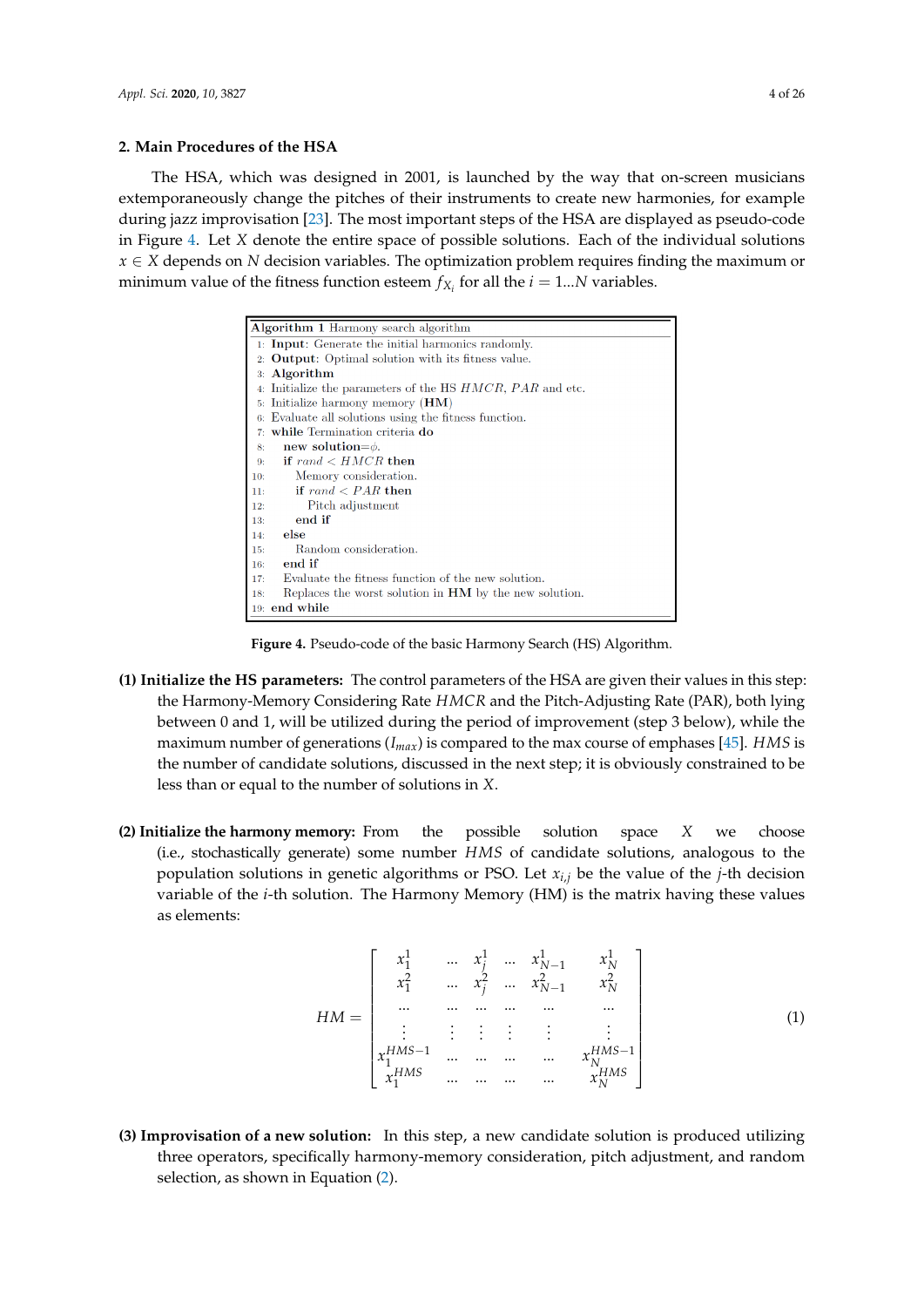<span id="page-4-1"></span>
$$
Xi = (x_{i,1}, x_{i,2}, ..., x_{i,j}, ..., x_{i,t})
$$
\n(2)

The HS calculation produces a new, previously unused solution, as shown in Equation [\(3\)](#page-4-2), improving the optimal solution in the HM by improvisation. (The pseudo-code of the processes generating the new solution is presented in Figure [5.](#page-4-3))

<span id="page-4-2"></span>
$$
x_{new,j} \leftarrow \begin{cases} x_{new,j} \in \{x_{1,j}, x_{2,j}, \dots, x_{S,j}\}; & \text{if } rand < HMCR\\ x_{new,j} \in \{0, 1\}; & \text{otherwise} \end{cases} \tag{3}
$$

where *xnew*,*<sup>j</sup>* is the value of the *j*-th decision variable of the new harmony (solution), and each variable is selected concurring with Equation [\(3\)](#page-4-2). The probability that the candidate value of each variable is selected from the current candidate values within the current HM is HMCR.

- **(4) Updating the HM solutions:** The produced solution is assessed by its fitness function. In the event that the fitness function esteem of the new solution is superior to that of the worst solution within the HM, the worst solution will be replaced in the HM by the new solution [\[46\]](#page-22-5).
- <span id="page-4-3"></span>**(5) Check the stopping criterion:** When the maximum number of iterations is reached, the HSA stops its procedure for improvements. Until then, steps (3) and (4) are executed to improvise new candidate solutions.





## <span id="page-4-0"></span>**3. Variants of the HSA**

In this section, modified versions of the HSA that have been used to solve the clustering problems are presented [\[47\]](#page-22-6). Table [1](#page-5-0) shows an overview of the variants of the HSA for clustering applications.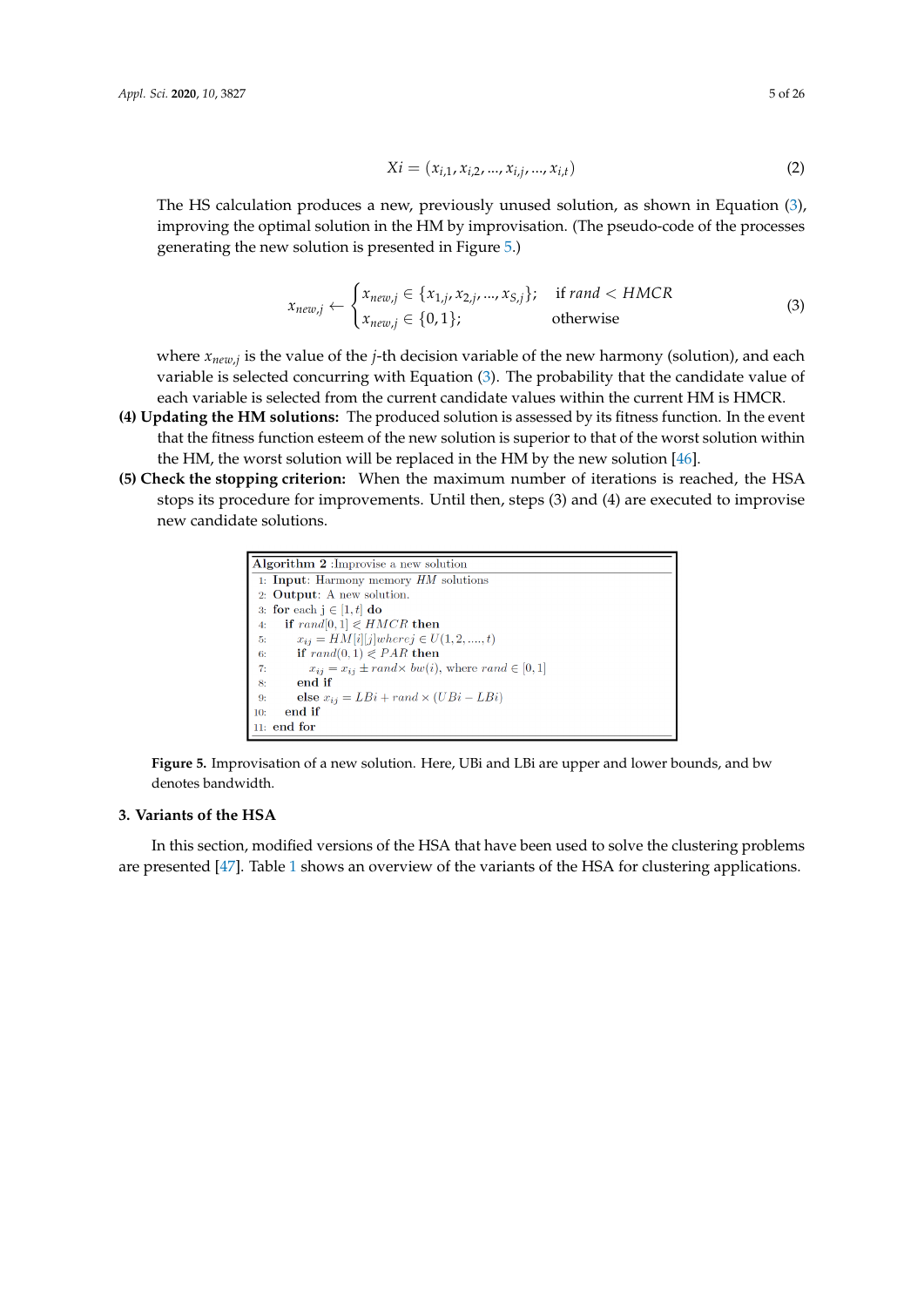<span id="page-5-0"></span>

| Proposed      | Application                        | Description                                                                                                                                                                                                          | <b>Results and Conclusion</b>                                                                                                                                                                                                        | Year | Authors/(Ref)                       |
|---------------|------------------------------------|----------------------------------------------------------------------------------------------------------------------------------------------------------------------------------------------------------------------|--------------------------------------------------------------------------------------------------------------------------------------------------------------------------------------------------------------------------------------|------|-------------------------------------|
| <b>HSA</b>    | Data clustering                    | A new method is proposed for clustering application and<br>feature selection together using an improved HSA                                                                                                          | The obtained results showed that the proposed HSA is<br>a robust clustering technique, and it got better results in<br>terms of precision compared to similar algorithms.                                                            | 2010 | Sarvari et al. in [48]              |
| <b>IGBHSK</b> | Text clustering                    | A new description algorithm, called IGBHSK, is proposed<br>for solving the web document clustering using the<br>hybridization of the Global-Best HSA with the K-means                                                | The proposed IGBHSK algorithm was evaluated on<br>Reuters-21578 and DMOZ datasets. The obtained results<br>showed that the proposed algorithm got promising<br>results in terms of precision compared with other<br>similar methods. | 2010 | Cobos et al. in $[49]$              |
| <b>HSA</b>    | Data clustering                    | A new hybrid optimization algorithm is proposed based<br>on using the HSA to solve the data clustering problems                                                                                                      | Standard datasets were used to evaluate the proposed<br>method. The obtained results reported that the proposed<br>HSA minimizes the challenge of determining the initial<br>cluster centroids.                                      | 2011 | Moh'd Alia et al. in [50]           |
| <b>HSA</b>    | Data clustering                    | A new hybrid method is proposed based on using<br>improved HSA with K-means                                                                                                                                          | The obtained results showed that the proposed HSA is<br>a robust clustering technique, and it got better results in<br>terms of precision compared to other similar algorithms.                                                      | 2011 | Chandran and Nazeer in [51]         |
| <b>HSA</b>    | Data clustering                    | The influence of adjusting parameters such as HMCR<br>and PAR (Pitch-Adjusting Rate) is studied, and a method<br>for parameter tuning is proposed                                                                    | The obtained results showed that the proposed algorithm<br>gives better results compared to other similar methods<br>in regards to precision, recall, inter-cluster, G-Measure,<br>and intra-cluster distance.                       | 2012 | Kumar et al. in [52]                |
| <b>HSA</b>    | Data clustering                    | A new clustering method is proposed based on using<br>HSA with features of K-means and ABC                                                                                                                           | The proposed hybrid algorithm got better results<br>compared with other similar methods such as HS, PSO<br>(Particle Swarm Optimization), and K-means in regards<br>to precision and convergence velocity.                           | 2012 | Krishnaveni and Arumugam<br>in [53] |
| <b>HSA</b>    | Data clustering                    | An automatic clustering method is proposed based on<br>using the basic HSA                                                                                                                                           | The proposed algorithm was tested on well-known<br>datasets, and the obtained results proved that the<br>proposal obtained the optimal proper number of clusters<br>and areas of initial centers.                                    | 2013 | Beesetti et al. in [54]             |
| HSA-K         | Data clustering                    | A hybrid clustering method is introduced based on using<br>the Term Frequency and Inverse Document Frequency<br>(TF-IDF) of each feature to measure its importance, and<br>HSA with K-means to cluster the documents | Comparisons were conducted among all of these and<br>other methods, and the obtained results proved that the<br>proposed concept factorization produces better results.                                                              | 2014 | Devi and Shanmugam in [55]          |
| <b>HSA</b>    | Data clustering                    | Introduced a new modified version of the HSA to solve<br>the clustering problems                                                                                                                                     | The obtained results were promising and confirmed that<br>the proposed clustering method gave much better results<br>in regards to precision, recall, inter-cluster, G-measure,<br>and intra-cluster distances.                      | 2014 | Kumar et al. in [56]                |
| <b>HSA</b>    | Data clustering                    | A novel hybrid clustering algorithm is introduced based<br>on the parameter of the HSA                                                                                                                               | The obtained results reported that the proposed method<br>produced better results in regards to the weighted<br>average, precision, recall, G-Measure, and F-Measure.                                                                | 2015 | Vijay et al. in [57]                |
| HS-GA         | Clustering<br>problems             | A hybrid algorithm is proposed based on HSA and GA<br>named HS-GA to solve clustering optimization problems                                                                                                          | The obtained results showed the superior performance<br>of the proposed HS-GA method.                                                                                                                                                | 2016 | Abedini et al. in [58]              |
| HSAK          | Wireless Sensor<br>Networks (WSNs) | Two methods, HSA and K-means, are proven to<br>produce satisfactory results separately when used for<br>the clustering method                                                                                        | The proposed method got better results compared to the<br>basic versions of HSA and K-means.                                                                                                                                         | 2016 | Raval et al. in [59]                |

## **Table 1.** Variants of the HSA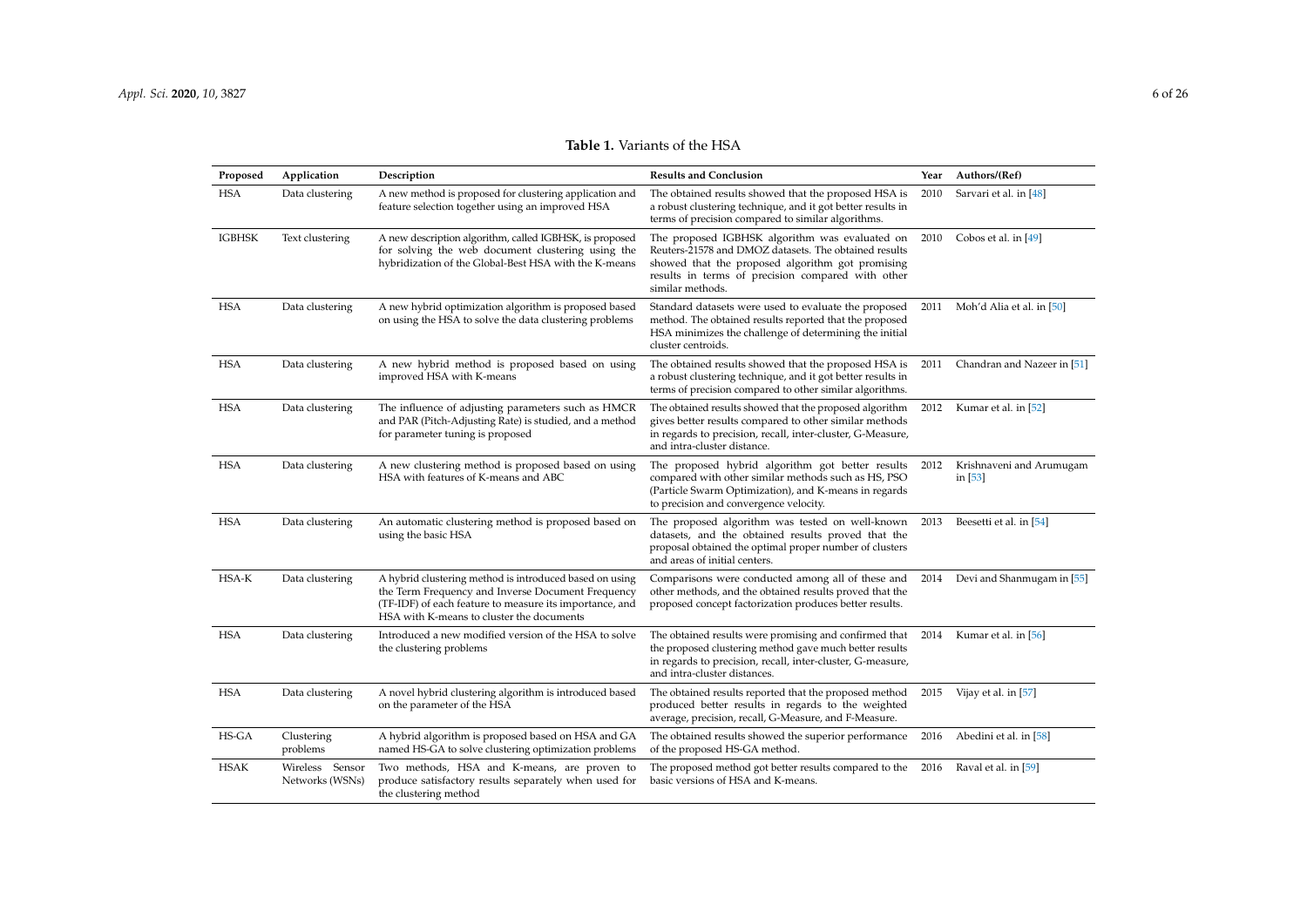| Proposed    | Application                                 | Description                                                                                                                                                                    | <b>Results and Conclusion</b>                                                                                                                                                                                                     | Year | Authors/(Ref)            |
|-------------|---------------------------------------------|--------------------------------------------------------------------------------------------------------------------------------------------------------------------------------|-----------------------------------------------------------------------------------------------------------------------------------------------------------------------------------------------------------------------------------|------|--------------------------|
| H-KHA       | Data clustering                             | Introduced a new data clustering method based on<br>a hybrid strategy of the KHA and HSA, called<br>Harmony-KHA                                                                | The obtained results revealed that the proposed hybrid<br>method (Harmony-KHA) provided accurate clusters,<br>especially for the large dataset.                                                                                   | 2016 | Abualigah et al. in [29] |
| <b>HSA</b>  | Wireless<br>Sensor<br>Networks              | A new clustering method, based on using improved HSA,<br>is proposed to address the energy hole problem.                                                                       | The obtained results showed that the proposed HSA<br>is a robust clustering technique, and it got better<br>clustering results.                                                                                                   | 2017 | Saha and Gupta in [60]   |
| P-HSA       | Wireless Sensor<br><b>Networks</b>          | An approach for developing network lifetime is<br>proposed by utilizing PSO algorithm-based clustering<br>and HSA-based routing in WSNs                                        | The obtained results showed that the proposed P-HSA<br>is a robust clustering technique, and it got better<br>clustering results.                                                                                                 | 2017 | Anand and Pandey in [61] |
| HMS-CD      | Clustering<br>application<br>in<br>networks | A Protein-Protein Interaction (PPI) network systems<br>exposure algorithm is proposed based on the<br>HSA (HMS-CD)                                                             | The obtained results on a real benchmark dataset like a<br>yeast PPI network confirmed that the proposed method<br>using the HSA obtained better detection precision rate<br>than the basic HSA and typical MCODE algorithm.      | 2017 | Chen et al. in $[62]$    |
| <b>HSA</b>  | Wireless<br>sensor<br>networks              | A new grouping protocol for WSNs is proposed, which<br>can reduce entire network power and increase the<br>network lifetime                                                    | The results showed that the proposed protocol obtained<br>an optimal number of clusters.                                                                                                                                          | 2018 | Moh'd Alia in [63]       |
| <b>HSA</b>  | Wireless<br>sensor<br>networks              | A novel HSA is proposed based on energy-efficient<br>load-balanced clustering method                                                                                           | The obtained results confirmed that the proposed method<br>has faster convergence and provides secure and efficient<br>load-balanced clustering compared to the basic HSA and<br>other several similar methods in the literature. | 2018 | Singh and Sharma in [64] |
| CS-HSA      | Clustering<br>protocols                     | A hybrid CS with HSA-based energy equivalent<br>node clustering protocol is proposed, which utilizes<br>a new objective function for the uniform pattern of<br>cluster leaders | The proposed routing clustering protocol using CS-HSA<br>exhibited significant enhancement matched to the other<br>similar clustering protocols.                                                                                  | 2018 | Gupta and Jha in [65]    |
| <b>HSA</b>  | Wireless<br>sensor<br>networks              | Multiple solutions based on using HSA are proposed and<br>compared in terms of their effectiveness for solving the<br>clustering protocols in WSNs                             | The proposed method decreased the computational time<br>demands and enhanced network performance in regard<br>to power mode and data transfer from the sensor joints<br>to the base location.                                     | 2018 | Raval et al. in [66]     |
| <b>CDHS</b> | Text clustering                             | CDHS, a new text-clustering method, is proposed based<br>on using the DE crossover with the Differential HSA for<br>more search space exploitation                             | The proposed CDHS obtains highly competitive results.<br>At the same time, the proposed method (CDHS) obtains<br>superior results compared to other similar methods.                                                              | 2018 | Al-Jadir et al. in [67]  |
| MH-CACA     | Wireless<br>sensor<br>networks              | A multi-objective tournament HSA coverage aware<br>load-balanced (MH-CACA) is proposed to solve the<br>clustering problems in WSNs                                             | The proposed method obtained better results in terms<br>of coverage charge, lifeless gateways, lifeless sensors,<br>power consumption, and network lifetime compared to<br>other similar methods.                                 | 2019 | Singh and Kumar in [68]  |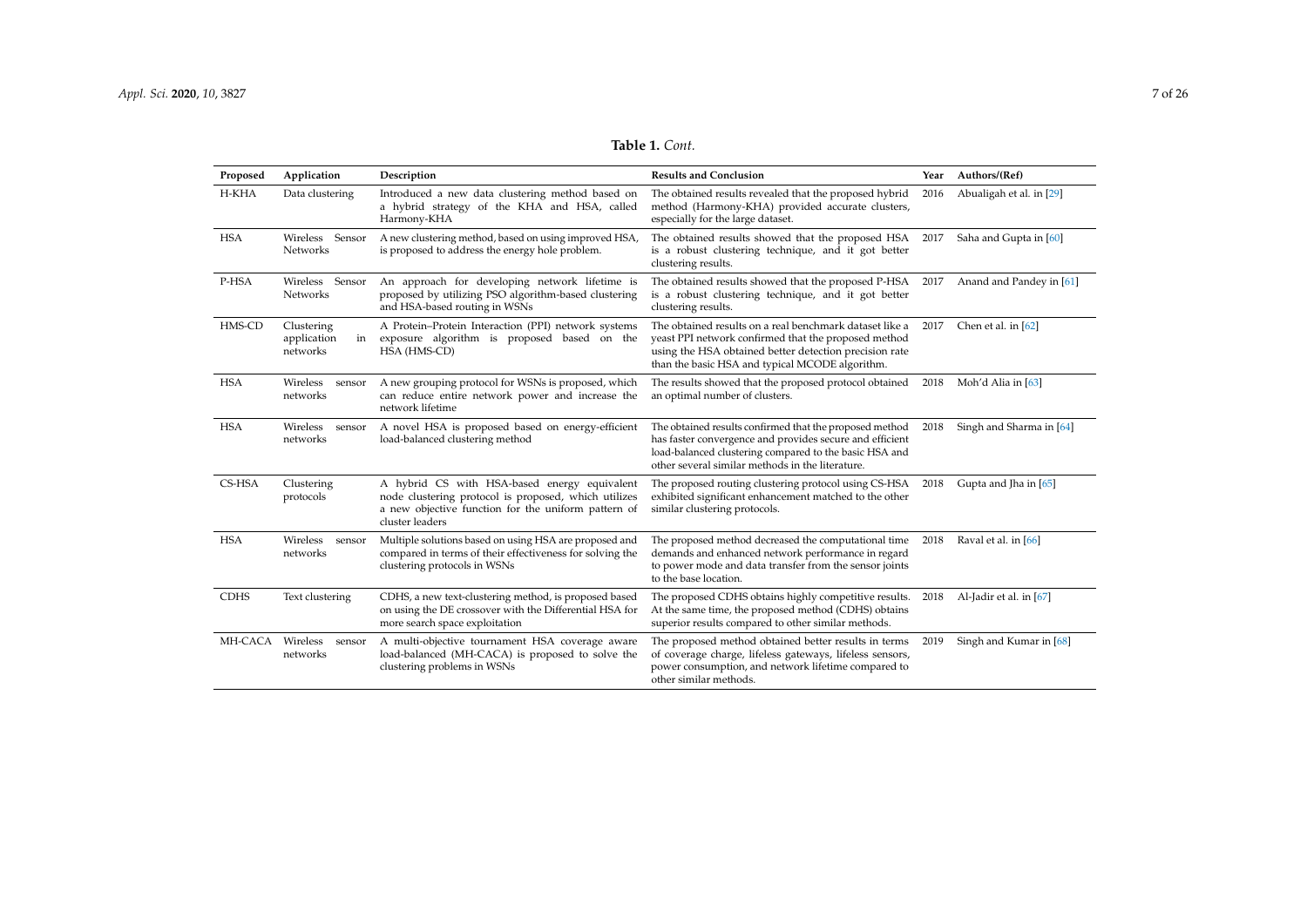#### *3.1. Basic Versions of the HSA*

Kumar et al. in [\[52\]](#page-22-19) presented a new method to improve the basic HSA by analyzing the influence of its adjusting parameters, such as HMCR and PAR. The proposed method offers changes in the basic HSA by taking precise rates of these adjusting parameters and enabling them to grow exponentially through the development processes. The proposed version of the HSA has been assessed on standard data clustering datasets. The clustering production of the method is compared with K-means, HA, and an enhanced variant of the HSA. The proposed algorithm gives better results than other similar methods in regard to precision, recall, inter-cluster, G-measure, and intra-cluster distance.

Beesetti et al. in [\[54\]](#page-22-20), proposed a clustering method based on the basic HSA. In the proposed method, the power of the HSA is employed to develop the best variety of clusters automatically and to find the areas of cluster centers. By straightforwardly incorporating the concept factorization for each harmony solution, the proposed method converts the variables of cluster centers at every iteration. The cluster validity criterion is employed as an objective function to verify the clustering result obtained from every solution. The proposed method is tested on well-known datasets, and the results show that the proposed method obtains the correct variety of clusters and areas of centers.

Singh and Sharma proposed in [\[64\]](#page-23-9) a novel method based on using the HSA to solve the clustering problem in energy load balancing. The proposed method is examined in an extensive sample network. The results show that the proposed method reached the optimal solution more quickly and produces secure and green balanced clustering matched to the basic HSA and other various comparable approaches in the literature. Furthermore, the robustness and influencing parameters of the proposed HSA are also examined for numerous instances of Wireless Sensor Networks (WSNs).

#### *3.2. Modified Versions of the HSA*

Sarvari et al. in [\[48\]](#page-22-21) introduced a new integrated method for clustering and feature selection applications using an improved HSA. The method performs the feature selection task as a fundamental component of the global clustering search process. It aims to overcome the problem of clustering by encouraging locally optimal solutions in the feature selection and clustering process without any previous assumptions regarding the number of cluster centroids. A shifting composite design is proposed to convert both given applications. Moreover, local search procedures are employed to enhance feature selection and cluster centers. The results show that the proposed HSA is a robust clustering technique and obtains better results in regard to precision measures than other similar algorithms.

Krishnaveni and Arumugam in [\[53\]](#page-22-22) proposed a new clustering approach based on using HSA with the capabilities of K-means and ABC. Because HSA fails to converge to the critical area in the given search space, the exploitation feature of the ABC algorithm is utilized to enhance the solutions of the HSA based on their fitness values, and thus to increase the convergence velocity. The proposed method achieves more powerful outcomes than comparable techniques, such as HS and PSO, in regard to precision and convergence speed.

Kumar et al. in [\[56\]](#page-22-23) introduced a new modified version of the HSA to solve the clustering problem. The two parameters HMCR and PAR play an essential role in improvising a new solution. This research examined the influence on the outcomes when K-means are initialized with the solution delivered by the proposed HSA. The influence of HM size was also examined. The experiments were conducted on data clustering problems using nine benchmark datasets. The performance of the proposed clustering method is on par with K-means, FCM, genetic algorithm (GA), and four similar variants of the HSA. The results obtained are promising and confirm that the proposed clustering method gives much better results in regard to precision, recall, inter-cluster, G-measure, and intra-cluster distances.

Saha and Gupta in [\[60\]](#page-23-10) proposed a new clustering method, based on using an improved HSA, to address the energy problem. The improved version of the HSA was used for protocol clustering in mobile-based WSNs. A new objective function is employed for arranging the cluster sources. In addition, mobile sink re-localization methods are also used to decrease and adjust power damage.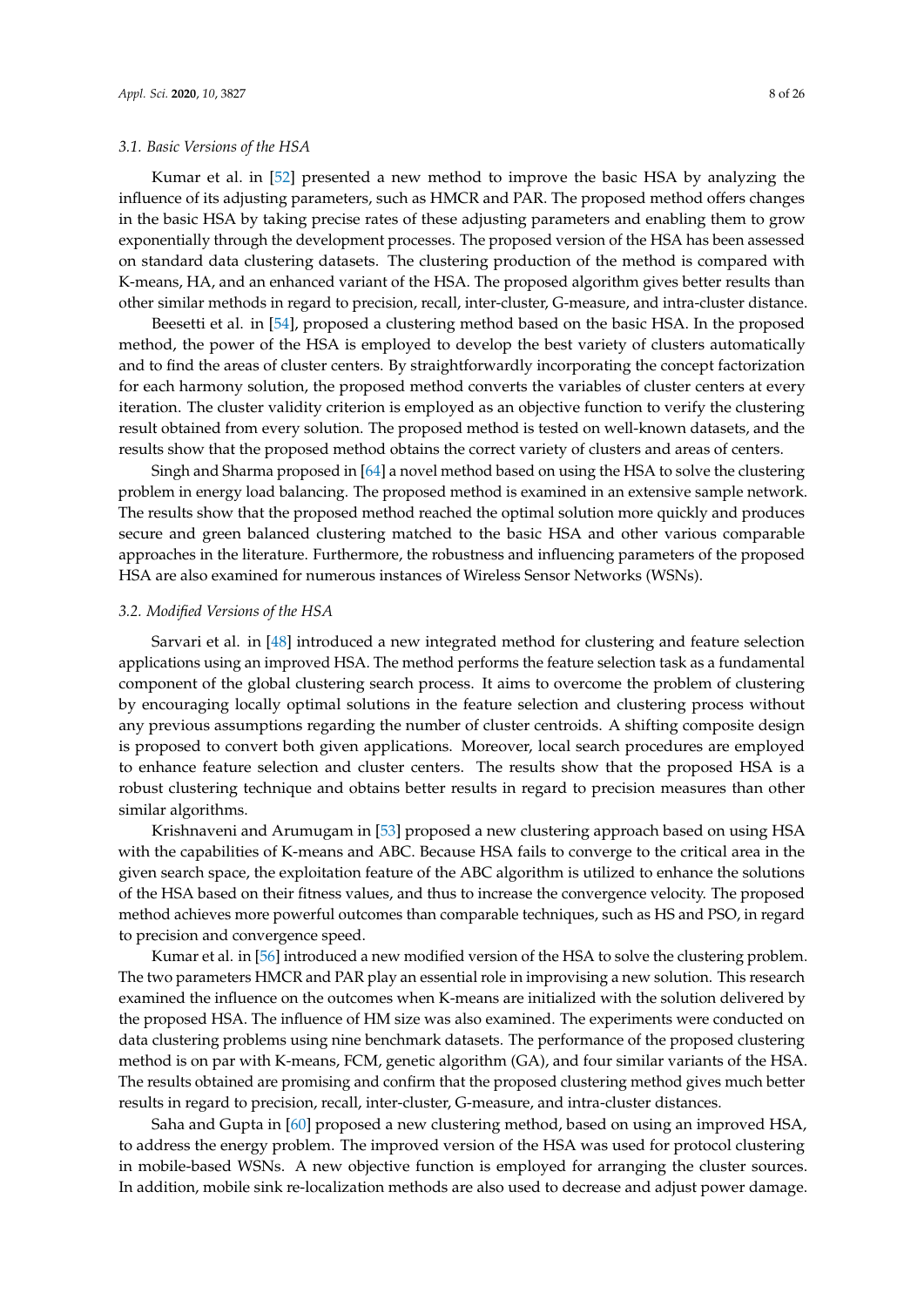The performance of the proposed method was assessed by changing various network scenarios and comparing it with other similar methods. The results showed that the proposed HSA is a robust clustering technique and obtains better clustering results.

Anand and Pandey in [\[61\]](#page-23-11) presented P-HSA, a new approach for developing network lifetime by utilizing PSO algorithm-based clustering and HSA-based routing in WSNs. Global optimal group energy is chosen, and gateway nodes are included to reduce energy loss while transferring aggregated data to a base station (BS). Alongside this, the HSA-based local search strategy is used to determine the best routing path for gateway nodes to the BS. The results show that the proposed P-HSA is a robust clustering technique and produces good clustering results in terms of accuracy measure.

Moh'd Alia in [\[63\]](#page-23-12) proposed a new strength-green grouping tool for WSNs that can decrease total network strength dissipation and increase the network lifetime. The proposed method is divided into two sections. The first component deals with building infrastructure for the assigned WSN. An improved algorithm is used based on the HSA to outline the most popular variety of clusters and allocate sensors into precise clusters. The second component is involved with transmitting sensed facts from nodes to their cluster source. The results show that the proposed grouping protocol receives the most positive variety of clusters, increases the network lifetime, and improves the records transfer at the BS when matched to different similar clustering routing protocols.

## *3.3. Hybrid Versions of the HSA*

Numerous methods for tackling clustering problems may be found in the literature. Of these, meta-heuristic optimization strategies show particular promise. When a hybrid of two algorithms is established to take advantage of the most useful features of each, more dependable results may be expected.

HSA and K-means, the methods discussed in [\[59\]](#page-22-24), provide the best results for clustering; when combined in a hybrid, they give even higher outcomes. Cobos et al. in [\[49\]](#page-22-15) proposed a new improved algorithm to address internet document clustering using a hybridization of the basic HSA and the K-means approach called IGBHSK. The proposed method determines the optimal area of clusters. The hybrid HSA produces an extensive search for exploration within the available search space. The K-means approach is applied to determine the optimal solution in a neighborhood. The proposed IGBHSK algorithm was evaluated on the Reuters-21578 and DMOZ datasets. The algorithm obtains promising results in terms of precision compared with other similar methods.

Moh'd Alia et al. in [\[50\]](#page-22-25) proposed a new hybrid optimization method based on using the HSA to address the clustering problem. The proposed method works in two steps. In the first step, the HSA examines the search place of the supplied dataset to locate the nearest vital clusters. The centers are selected through the HSA and then assessed by means of the adapted C-means technique. In the second step, the excellent centers from the first step are utilized as preliminary centers for the C-means technique. Standard datasets were used to assess the performance of the hybrid method. The proposed HSA solved the problem of finding the initial centroids efficiently.

Chandran and Nazeer in [\[51\]](#page-22-26) proposed a new hybrid technique based on using a stepped-forward HSA with K-means. The proposed method is meant to solve the weaknesses of the initial centroids. The results showed that the proposed HSA is a reliable clustering technique, obtaining higher outcomes in terms of precision than other similar algorithms. Devi and Shanmugam in [\[55\]](#page-22-27) adopted a hybrid clustering approach using Time Frequency and Inverse Document Frequency (TF-IDF) to measure significance, and HSA with K-means to cluster the documents. In the proposed method, an attempt is made to apply the concept factorization approach for record clustering and to get better clusters in a significant amount of time. A comparison was performed with many other methods, and the assessment proved that the proposed concept factorization produces better clustering results. In [\[69\]](#page-23-13), another approach based on the use of the HSA with the concept factorization method for document clustering is proposed. The obtained results show that concept factorization can enhance the performance of the HSA.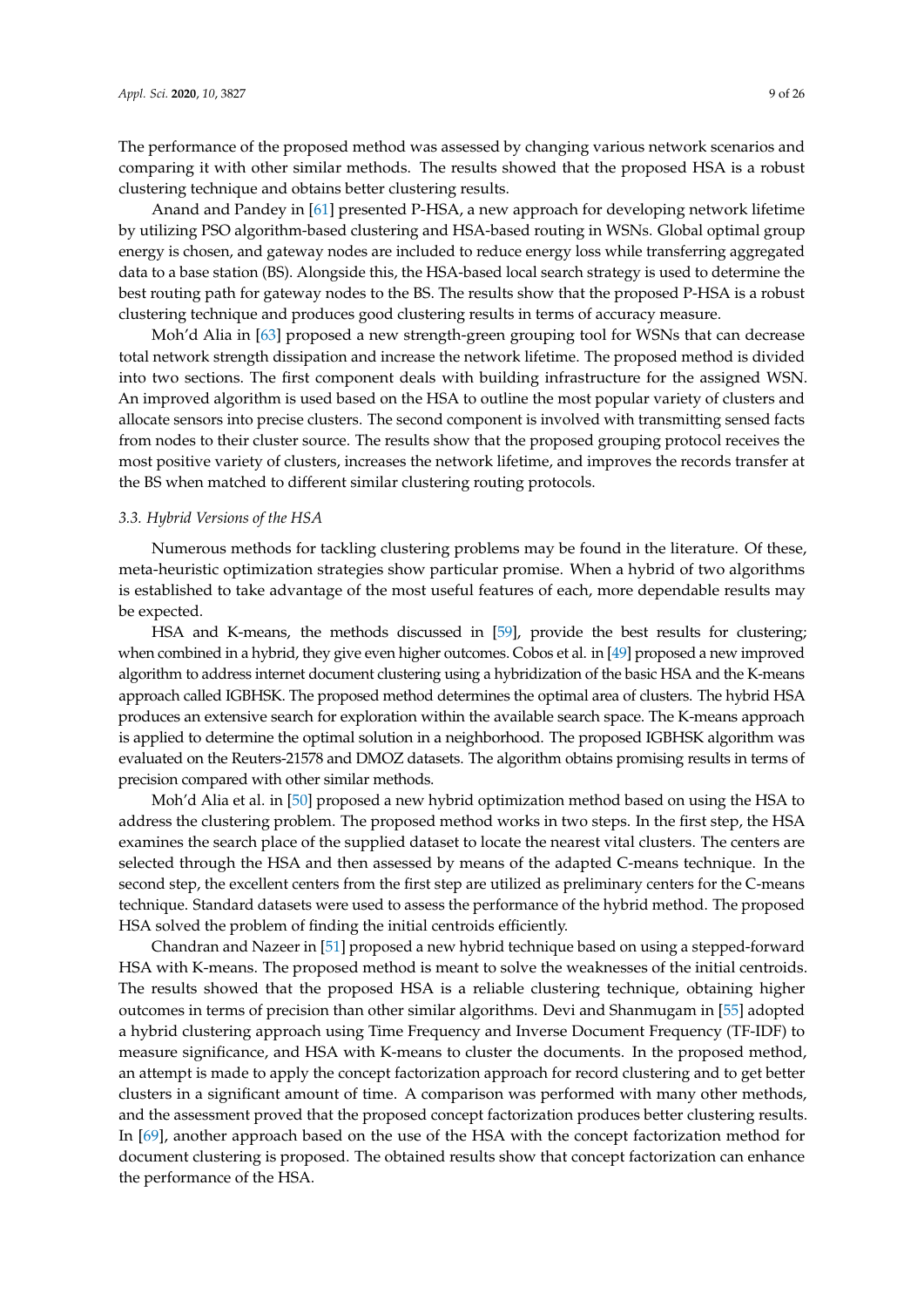Kumar et al. in [\[57\]](#page-22-28) introduced a novel hybrid clustering algorithm based on adjusting the parameters of the HSA. The new parameter adaptive HSA (PAHS) is used to improve the cluster centers, which are themselves utilized in initializing the HSA clustering method. The proper number of clusters is defined through four similar cluster validation criteria. The proposed algorithm was assessed on three real-life data clustering datasets and its performance was contrasted with that of K-means, FCM, and HS. The proposed method produced better clustering results in regard to the weighted average, precision, recall, G-measure, and F-measure.

Abualigah et al. in [\[29\]](#page-21-10) introduced a new data clustering method based on a the KHA-HSA hybrid strategy called Harmony-KHA for enhancing the data clustering procedure. This hybrid approach attempts to improve the global search capability of the basic KHA by adding a global search from the HSA for exploration near the optimal solution in the KHA. Thus, krill positions proceed to the global best solution. The proposed method is used to find the best solution through position calculation. Experiments were carried out using four datasets from the UCI Machine Learning Repository Repository. Harmony-KHA provided accurate clusters, especially for large datasets.

Gupta and Jha in [\[65\]](#page-23-14) proposed a hybrid CS with a primarily HSA-based strength equivalent node clustering protocol, utilizing a new function called CS-HSA for the uniform pattern of cluster leaders. The proposed CS-HSA is mainly based on a protocol for routing the data package deal among cluster heads. The performance of the proposed hybrid CS-HSA was assessed using the average power loss, path of active nodes, route of dull nodes, and network lifetime. The proposed routing clustering protocol using CS-HSA exhibited excellent enhancement over similar clustering protocols.

#### *3.4. Multi-Objective Versions of the HSA*

Abedini et al. in [\[58\]](#page-22-29) introduced a new approach for solving the security and industrial problems of microgrids (MGs) by creating several self-adequate self-governing sub-MGs via a clustering method. Hence, a multi-objective optimization algorithm was produced, where power waste minimization, energy profile development, and reliability improvement are recognized as objective functions. A hybrid algorithm based on HSA and GA, named HS-GA, is presented to solve the mentioned optimization problems. Furthermore, a load waft manner was provided to different model representations of MGs. The overall performance of the proposed HS-GA approach was assessed using several case studies. The obtained results confirmed the superior performance of the proposed HS-GA method.

Raval et al. in [\[66\]](#page-23-15) proposed multiple solutions based on using HSA. An effectiveness comparison of the proposed methods was made in solving the clustering protocols of WSNs. Pareto optimality theory is incorporated for the multi-objective clustering problem in WSNs. Multiple objectives-based strategies with customized stopping measures in the proposed method give optimal solutions with decreased computational time demands and enhanced network performance in regard to power mode and data transfer from the sensor joints to the base location.

Singh and Kumar in [\[68\]](#page-23-16) proposed a multi-objective tournament HSA coverage-aware load-balanced clustering algorithm (MH-CACA) to solve clustering problems in WSNs. To confirm the performance of the proposed MH-CACA, a comprehensive network was analyzed, and the obtained results confirmed that the proposed method has better results in terms of coverage charge, lifeless gateways, lifeless sensors, power consumption, and network lifetime compared to other similar methods.

## <span id="page-9-0"></span>**4. Clustering Applications of the HSA**

In this section, clustering applications based on the use of HSA are presented [\[70\]](#page-23-17). Table [2](#page-10-0) shows an overview for the clustering applications of the HSA. As evident in the literature of the HSA, most of the researches have been conducted in order to solve clustering problems, which means that these applications of the clustering are essential in the literature of the HSA to be studied further and analyzed.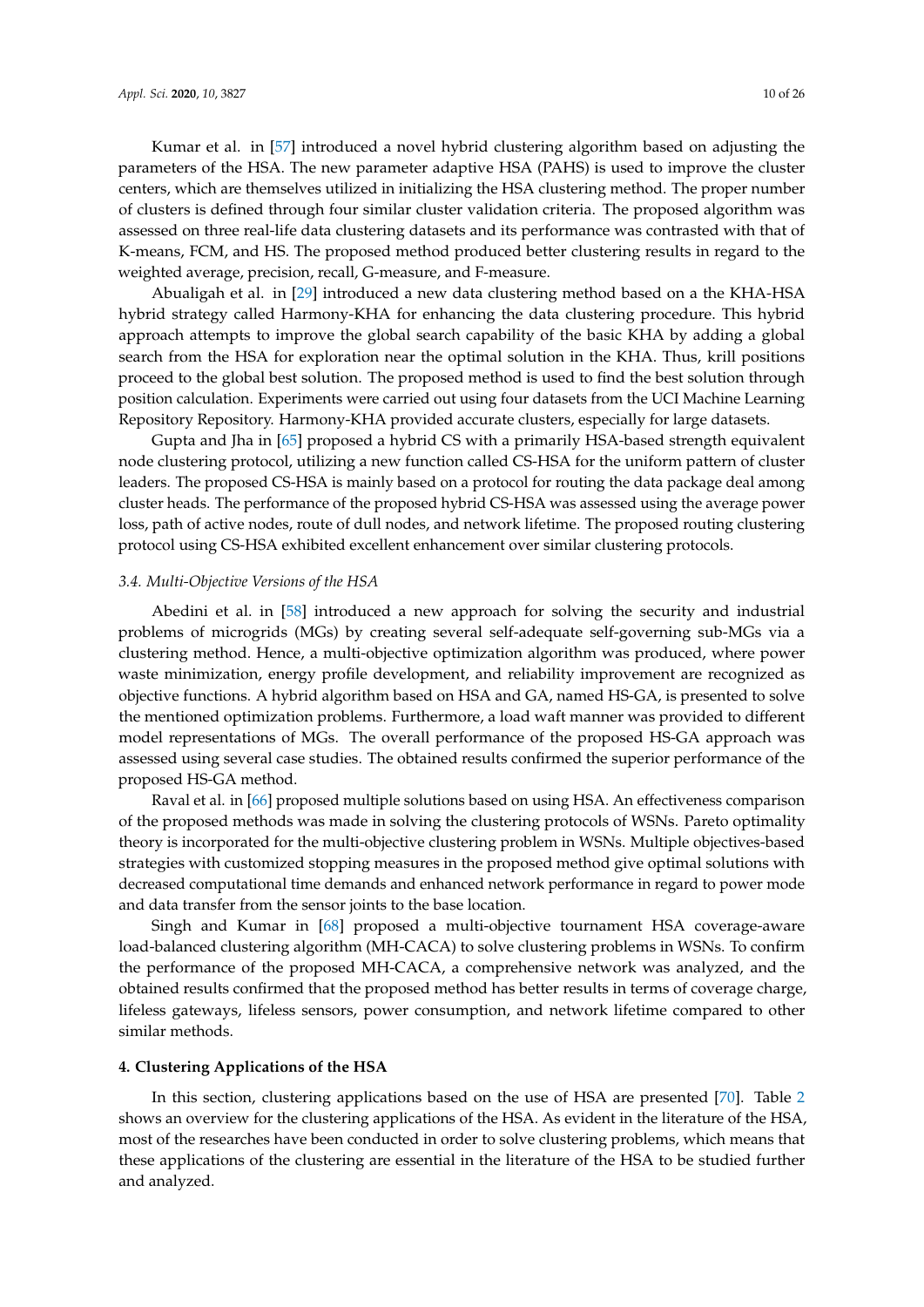<span id="page-10-0"></span>

| Proposed     | Application                                     | Description                                                                                                                                                            | <b>Results and Conclusion</b>                                                                                                                                                                                                                                                                                | Year | Authors/(Ref)               |
|--------------|-------------------------------------------------|------------------------------------------------------------------------------------------------------------------------------------------------------------------------|--------------------------------------------------------------------------------------------------------------------------------------------------------------------------------------------------------------------------------------------------------------------------------------------------------------|------|-----------------------------|
| HS           | Zone structure                                  | A new fuzzy method is proposed based on using<br>the HSA to find the optimal parameters for the zone<br>structure problem                                              | The obtained results showed that the proposed HSA is<br>a powerful method in the simultaneous clustering and<br>their identical zone constructions.                                                                                                                                                          | 2007 | Ayvaz in [71]               |
| <b>HSA</b>   | Text clustering                                 | New clustering methods are proposed based on using<br>HSA for web document clustering purposes                                                                         | The obtained results reported that the hybrid HSA got<br>better clusters using several text datasets when compared<br>to related methods. Moreover, it converged faster to the<br>best-recognized optimum area.                                                                                              | 2008 | Forsati et al. in [72]      |
| FHSClust     | Fuzzy clustering                                | A new incorporated method is proposed based on<br>incorporating a fuzzy approach into the enhanced HSA<br>called Fuzzy Harmony Search Clustering (FHSClust)            | The obtained results showed that the proposed FHSClust<br>got almost the optimal solution. Moreover, it converged<br>faster to the best-recognized optimum area.                                                                                                                                             | 2008 | Malaki et al. in [73]       |
| <b>DCHS</b>  | Image<br>segmentation                           | A novel effective clustering method is introduced based<br>on using the HSA, called DCHS                                                                               | The proposed DCHS method was employed on<br>standard real images, and the obtained results<br>reported that the proposed DCHS found a suitable<br>number of clusters and found places of cluster centers.<br>Additionally, it obtained promising results compared to<br>other similar clustering algorithms. | 2009 | Moh'd Alia et al. in [74]   |
| <b>IHSK</b>  | Data clustering                                 | A new clustering method is introduced based on using<br>the HSA, called IHSK, with feature selection application<br>in a linear system                                 | The proposed IHSK algorithm was examined with<br>collections of synthetic and real datasets. The obtained<br>results were promising compared to other similar<br>clustering methods published in the literature.                                                                                             | 2010 | Cobos et al. in [75]        |
| <b>HSA</b>   | Data clustering                                 | A new method is proposed using HSA to overcome the<br>weaknesses of the K-means technique                                                                              | The obtained results showed that the proposed HSA is<br>a robust clustering technique, and it got better results in<br>terms of precision compared to similar algorithms.                                                                                                                                    | 2010 | Amiri et al. in [76]        |
| <b>DCHS</b>  | Image<br>segmentation                           | A new clustering method is proposed for the mechanical<br>segmentation of Osteosarcoma in MRI images.                                                                  | The obtained results were statistically assessed versus<br>manually described data for four patients. The proposed<br>algorithm obtained promising results with a score of 0.72<br>of the Dice measure.                                                                                                      | 2010 | Mandava et al. in [77]      |
| <b>HSA</b>   | Wireless<br>sensor<br>networks                  | A new clustering method is proposed based on utilizing<br>the HSA for reducing the intra-cluster range and finding<br>the optimal energy expenditure of the network    | The obtained results illustrated that the proposed method<br>using HSA decreased power expenditure and increased<br>the network's lifetime.                                                                                                                                                                  | 2010 | Hoang et al. in [78]        |
| <b>HSKHM</b> | Clustering<br>gene<br>expression                | A hybrid clustering algorithm is proposed for solving the<br>clustering gene expression, called HSKHM                                                                  | The proposed HSKHM algorithm increased the<br>convergence rate of the basic HSA and supported<br>K-means in avoiding the neighborhood optima.                                                                                                                                                                | 2012 | Song et al. in [79]         |
|              | SCAH-MOHSAlustering<br>the<br>network structure | A spectral clustering method is proposed based on<br>hybridizing multi-objective HSA, called SCAH-MOHSA                                                                | The experiments were conducted using synthetic and<br>real-world networks. The obtained results illustrated<br>that the proposed method got partition results that fit<br>real employment.                                                                                                                   |      | 2012 Li et al. in [80]      |
| <b>HSA</b>   | Clustering<br>the<br>network structure          | A nature-inspired method is proposed that can increase<br>the Optimum-Path Forest (OPF) clustering method by<br>finding the optimal parameters in a discrete framework | The proposed method was more agile than the regular<br>algorithm; this is unusual for intrusion discovery systems<br>in large-scale traffic networks.                                                                                                                                                        | 2012 | Costa et al. in $[81]$      |
| HSA          | Data clustering                                 | The basic K-means and fuzzy C-means are hybridized<br>with the meta-heuristic HSA                                                                                      | The overall accuracy from the simulation results revealed<br>that the hybridized algorithms exceeded the basic<br>K-means and fuzzy C-means clustering.                                                                                                                                                      | 2013 | Zainuddin et al. in [82]    |
| <b>HSA</b>   | Image clustering                                | A new unsupervised learning image clustering method<br>is proposed based on using the HSA                                                                              | The obtained results by the proposed algorithm<br>revealed effectiveness in the constant clustering for the<br>presented problem.                                                                                                                                                                            | 2013 | Ibtissem and Hadria in [83] |

## **Table 2.** Clustering applications of the HSA.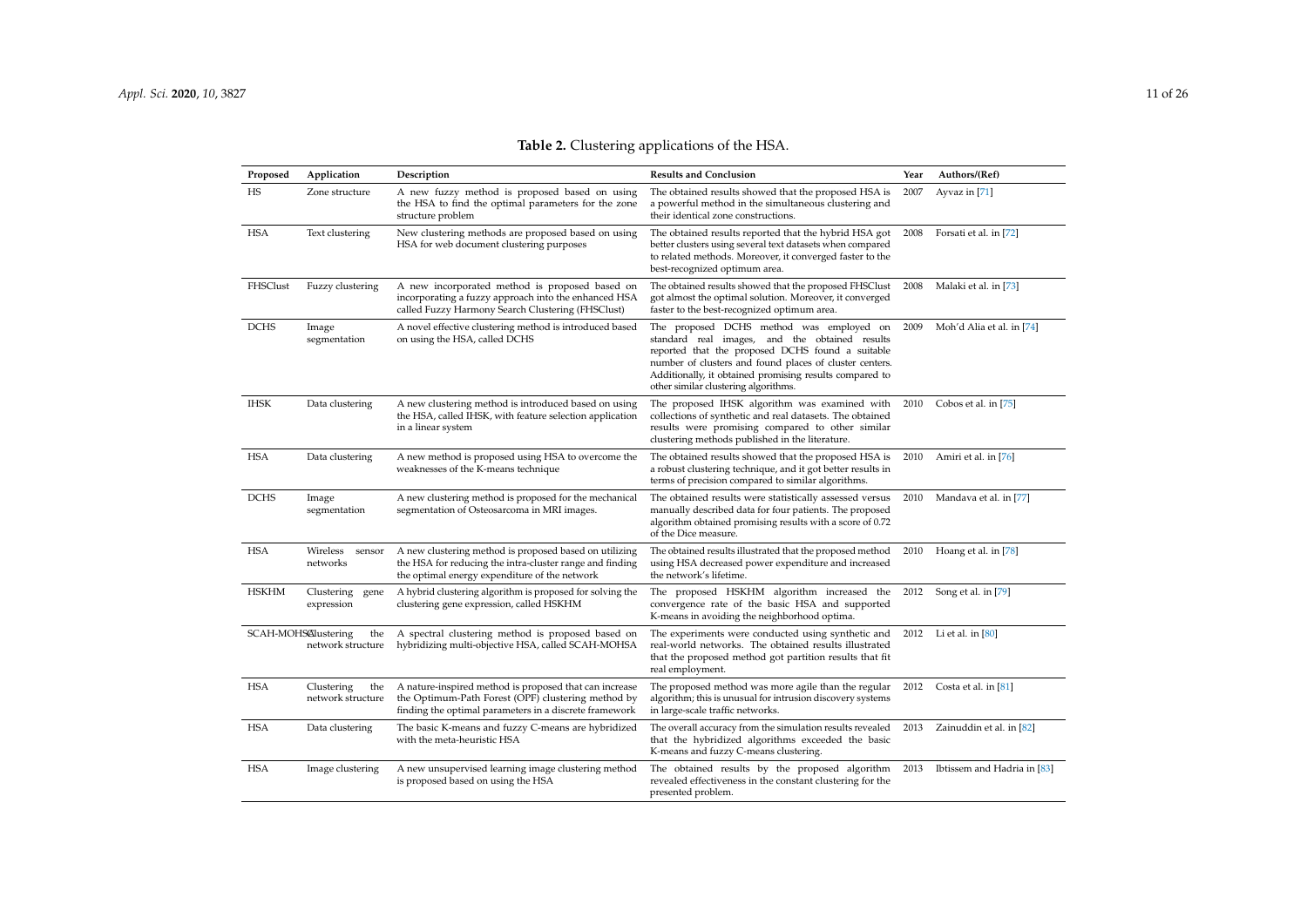## **Table 2.** *Cont.*

| Proposed       | Application                                     | Description                                                                                                                                | <b>Results and Conclusion</b>                                                                                                                                                            | Year | Authors/(Ref)              |
|----------------|-------------------------------------------------|--------------------------------------------------------------------------------------------------------------------------------------------|------------------------------------------------------------------------------------------------------------------------------------------------------------------------------------------|------|----------------------------|
| <b>HSA</b>     | <b>WSN</b>                                      | A new framework is proposed to facilitate the active<br>development of localized cluster protocols established<br>by the HSA for the WSNs  | The obtained results showed that the WSNs' continuance<br>increased using the proposed HSA in comparison with<br>other similar methods.                                                  | 2013 | Hoang et al. in [84]       |
| <b>HSPSO</b>   | Clustering<br>gene<br>expression                | A novel HSA is proposed, called HSPSO, which is<br>used as a clustering algorithm and is employed for<br>clustering purposes               | The obtained results proved that the proposed HSPSO<br>algorithm created clusters with better compactness and<br>precision in comparison with K-means, PSO, and Fuzzy<br>PSO clustering. | 2014 | Banu and Andrews in [85]   |
| <b>VHS</b>     | Data clustering                                 | A novel variance-based HSA is introduced for addressing<br>optimization problems, called VHS                                               | The obtained results indicated that the proposed VHS<br>clustering method got better results compared to the<br>other similar clustering algorithms.                                     | 2014 | Kumar et al. in [86]       |
| <b>HSA</b>     | Clustering<br>gene<br>expression                | A Self Organizing Map (SOM)-Harmony Hybrid<br>algorithm is introduced that calculated the optimal<br>dimension of the SOM network          | The obtained results illustrated that the proposed method<br>got better clustering results.                                                                                              | 2015 | George et al. in [87]      |
| <b>HSA</b>     | Networks<br>applications                        | A new method is proposed based on using HSA to<br>distribute graphs using the modularity measure                                           | The obtained results observed that HSA gave faster<br>results in solving network clustering problems compared<br>to other similar methods.                                               | 2015 | Atay and Kodaz in [88]     |
| <b>HSM</b>     | Text clustering                                 | A new hybrid text clustering method is proposed based<br>on using the HSA and K-means                                                      | The obtained results reported that the proposed method<br>produced better clustering results compared with other<br>similar methods.                                                     | 2016 | Abedini et al. in [58]     |
| <b>EHS</b>     | Clustering<br>gene<br>expression                | A new clustering method is introduced based on using<br>HSA for clustering gene expression, called EHS                                     | The obtained results revealed that the proposed EHS<br>overwhelmed the basic HSA in both used benchmarks.                                                                                | 2016 | Abedini et al. in [58]     |
| <b>IHS</b>     | Wireless<br>sensor<br>networks                  | A new clustering method is proposed based on an<br>improved HSA (IHS) to increase the endurance of WSNs                                    | The obtained results revealed that the proposed method<br>got better clustering results.                                                                                                 | 2016 | Dey et al. in $[89]$       |
| PAHS           | Image<br>segmentation                           | A new automated clustering method is proposed,<br>which uses a developed parameter HSA (PAHS) as an<br>underlying algorithm                | The obtained results showed that the proposed method<br>is practical and useful.                                                                                                         | 2016 | Kumar et al. in [90]       |
| <b>HSA</b>     | Image clustering                                | A new image clustering method is proposed to avoid<br>the weakness with conventional clustering methods<br>using HSA                       | The obtained results revealed that the proposed method<br>produced better clustering solutions compared to other<br>similar works.                                                       | 2016 | Bekkouche and Fizazi [91]  |
| <b>HSA</b>     | Data and image<br>clustering                    | A new clustering method is introduced based on using<br>HSA to get the cluster centers, and next group the data                            | The obtained results reported that the HSA efficiently<br>addressed clustering problems.                                                                                                 | 2016 | Senthilnath et al. in [92] |
| <b>FLIHSBC</b> | Wireless<br>sensor<br>networks                  | A double optimization method is proposed based on<br>using a fuzzy logic strategy and HSA for solving<br>the WSNs.                         | The obtained results demonstrated that the proposed<br>FLIHSBC algorithm produces better lifetime for<br>the WSNs.                                                                       | 2017 | Agrawal and Pandey in [93] |
| <b>HSA</b>     | Clustering<br>for<br>classification<br>purposes | A fuzzy kernel clustering method with a new differential<br>HSA is presented to adjust the distraction scheduling<br>design classification | The obtained results revealed that the kernel clustering<br>with the differential HSA gave a superior performance<br>to address water diversion arrangement problems.                    | 2017 | Feng et al. in $[94]$      |
| <b>CRHS</b>    | Wireless Sensor<br>Networks                     | HSA is proposed for routing purposes and utilizing<br>the same adjusting parameters is suggested as a fitness<br>function, called CRHS     | The obtained results reported that the proposed<br>CRHS gave superior achievements compared to other<br>comparative techniques.                                                          | 2018 | Lalwan et al. in [95]      |
| <b>HSA</b>     | Clustering<br>gene<br>expression                | A new meta-heuristic clustering method is proposed for<br>solving the gene expression problems                                             | The obtained results confirmed that the proposed method<br>overwhelmed the other similar methods.                                                                                        | 2019 | Kumar and Kumar in [96]    |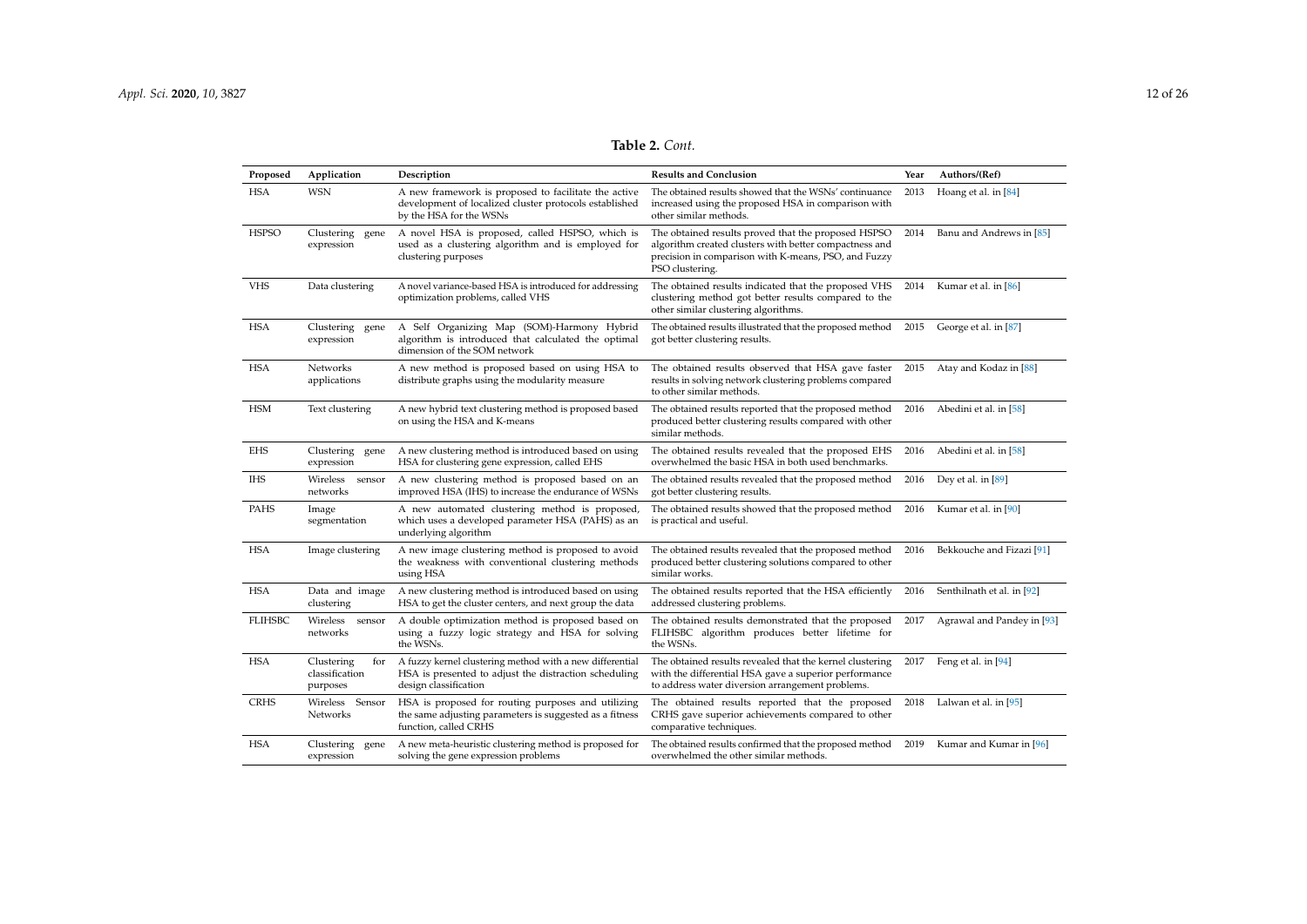#### *4.1. Data Clustering Applications*

K-means clustering is a commonly utilized technique for data and text clustering, used in the data-mining domain due to its homogeneity and high velocity in grouping massive datasets [\[97–](#page-24-18)[99\]](#page-25-0). However, K-means has two main weaknesses, one involving the initial centroid and the other involving convergence to the exploration area.

Amiri et al. in [\[76\]](#page-23-26) introduced a new method using HSA to overcome the weaknesses of the K-means technique. The HSA does not need an initial centroid and utilizes a stochastic search rather than a gradient search, so secondary data is unnecessary. The proposed HSA was compared with other heuristic algorithms by executing them all on different simulations and real datasets. The results obtained showed that the proposed HSA is a robust clustering technique, and obtains more precise clustering results than similar algorithms.

Cobos et al. in [\[75\]](#page-23-27) presented a new clustering technique based on using the HSA, called IHSK, with natural selection utility. The proposed algorithm is combined with the basic HSA and K-means clustering. The selection method is used to train the low probability neighborhood of positions and move them toward the optimal solution. The proposed IHSK algorithm was tested on collections of synthetic and real datasets. The results were promising in comparison to those from similar clustering techniques published in the literature.

Clustering problems have become a common and vital task in modern computer science applications. Forsati et al. in [\[72\]](#page-23-25) introduced new clustering methods using HSA for web document clustering purposes. The clustering task is presented as an optimization problem, and basic HSA-based clustering is employed initially to find near-optimal clusters within a reduced time. Then, a hybrid method using K-means and HSA is proposed to perform more reliable clustering. It was reported that the hybrid HSA can obtain better clusters using several text datasets when compared to related methods. Moreover, it converges more rapidly to the best-recognized optimum.

Kumar et al. in [\[86\]](#page-24-19) introduced a novel HSA for addressing optimization problems, called VHS. VHS combines principles taken from the optimization system to enhance the performance of the HSA. This reduces the problem of fixed-parameter context inside the HS rule-set. VHS utilizes a variety of candidate solutions to improve solution positions. The effects of scalability, turbulence, HM length, and HMCR have additionally been studied with the proposed HSA. VHS is then implemented for the documents clustering problem. Four real-life datasets were selected from the UCI. The proposed VHS clustering approach produced good results compared to the different clustering algorithms.

As evident in the literature of the HSA for solving the data clustering problems, most of the researches have been conducted using several versions of the HSA to solve clustering problems, especially the data clustering problems, which means that data clustering applications still have a wide space for further investigations and analysis.

## *4.2. Text Clustering Applications*

Text clustering is one of the main well-known problems in the literature [\[100\]](#page-25-1). Ibtissem and Hadria in [\[83\]](#page-24-20) proposed a new unsupervised clustering method based on use of the HSA, and assessed the performance of the proposed approach by analyzing its effects. The results showed the effectiveness and production inside the regular clustering for the problem considered. Abedini et al. in [\[58\]](#page-22-29) produced a new hybrid text clustering technique based on the use of the HSA and K-means method. This hybrid method attempts to exploit the capacity of KSA and K-means together. It was reported that the proposed method produced higher results compared with similar methods.

In [\[67\]](#page-23-28), Al-Jadir et al. proposed a new text clustering method, called CDHS, based on using the crossover with the HSA for enhanced search space exploitation. Furthermore, in this method, crossover (Cr) and mutation (F) are dynamically arranged through generations. Memetic optimization is applied to improve the local search ability of CDHS. Furthermore, CDHS was compared to other similar document clustering techniques, such as HS, DHS, and K-means. The results revealed that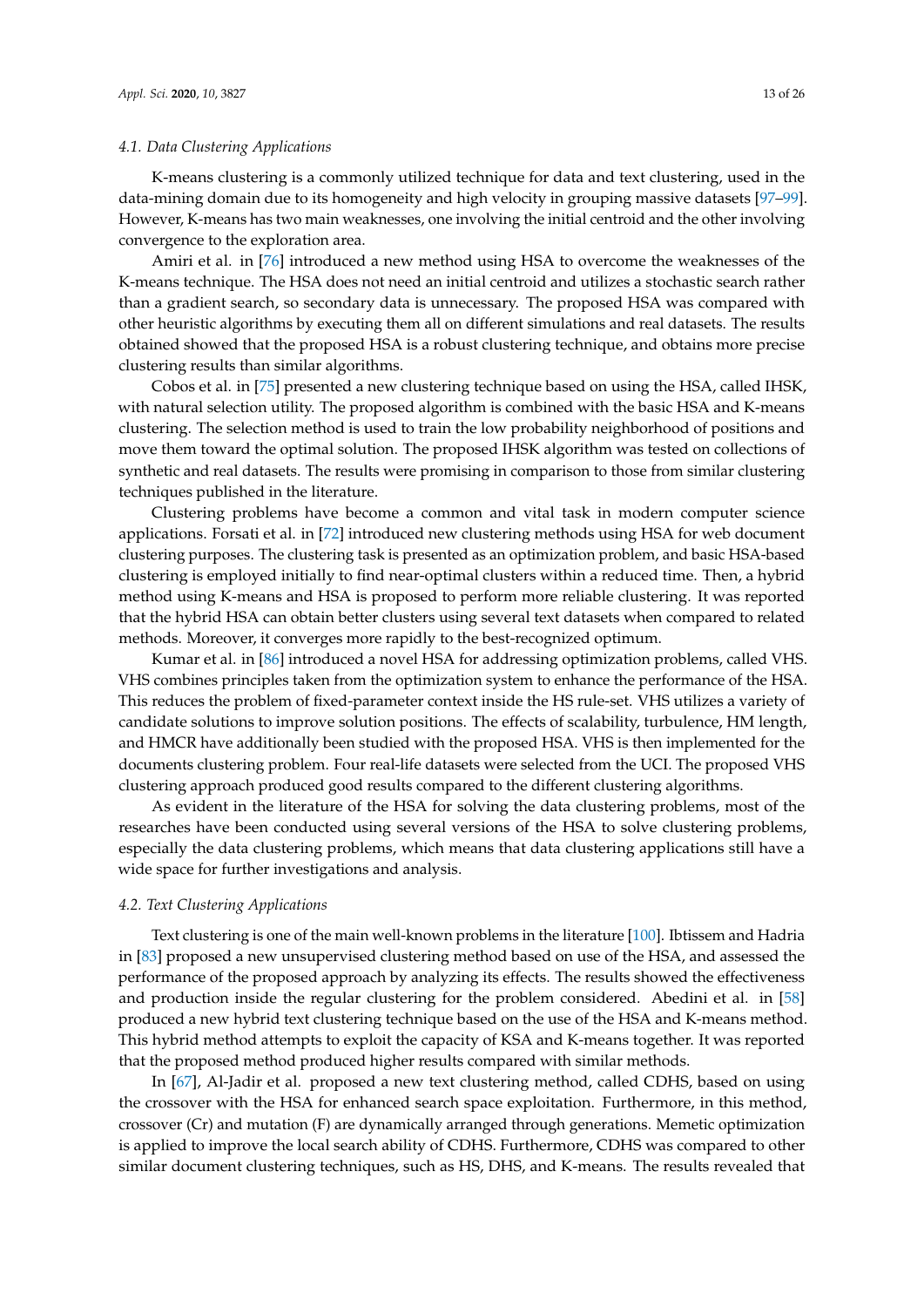CDHS obtained competitive results. Moreover, CDHS achieved superior results in comparison to various comparable methods.

Regarding text clustering, HSA has been used for solving text clustering problems in fewer ways. Most of the researches have been conducted using several versions of the HSA to solve text clustering problems, which means that text clustering applications still have a wide space for further investigations and analysis.

## *4.3. Fuzzy Clustering Applications*

Ayvaz, in [\[71\]](#page-23-29), proposed a new fuzzy method using the HSA to find the optimal parameter values for the zone structure problem. The problem was solved based on three guidelines, namely residual failure, parameter change, and structural distinction. A mathematical version supplied in the literature was determined to improve the overall performance of the proposed HSA. Moreover, a sensibility evaluation was performed to study the performance of the HSA for numerous businesses of solution parameters. The obtained results demonstrated that the proposed HSA is a powerful method for performing simultaneous clustering.

In [\[73\]](#page-23-30), Malaki et al. introduced a new integrated method, called Fuzzy Harmony Search Clustering (FHSClust), by employing a fuzzy approach to enhance the HSA. The results of FHSClust were fed into a Fuzzy C-Means (FCM) algorithm, which then practiced its convergence speed, to improve the solution. This method merged the advantages of fuzzy HSA with the convergence acceleration of the fuzzy C-means technique. The obtained results showed that FHSClust obtained a nearly optimal solution. Furthermore, it converged quickly to the optimal-recognized optimum. Van Tinh, in [\[101\]](#page-25-2), proposed a hybrid design method based on hybridizing K-means and HSA to overwhelm the K-means problems. The proposed hybrid method obtained better results and a suitable interval length.

Agrawal and Pandey, in [\[93\]](#page-24-21), introduced a hybrid optimization approach based on the use of a fuzzy suitable judgment method and HSA for solving the clustering protocols in WSNs. The proposed method, which used a fuzzy strategy and improved HSA, is called FLIHSBC. The FLIHSBC algorithm exhibited reduced power consumption and assisted in increasing the lifetime of the network. The obtained results confirmed that FLIHSBC performs well with regard to increasing the lifespan of WSNs.

Feng et al., in [\[94\]](#page-24-22), introduced a fuzzy kernel clustering technique with a new differential HSA to manage the classification process. First, a self-adaptive solution approach and differential evolution update procedures were proposed to improve the basic HSA. Second, differential HSA was employed to the kernel fuzzy clustering technique to help the clustering technique in reaching more leading results. Later, the fuzzy kernel, combined with differential HSA, was used for water entertainment arrangements. The proposed approach was then compared with other similar methods. The acquired results revealed that the proposed fuzzy kernel clustering combined with the differential HSA demonstrated a superior overall performance with regard to water diversion arrangements. Regarding the fuzzy clustering, several HSAs have been used for solving the different problems using fuzzy techniques, which means that fuzzy clustering applications still have space for further investigations and analysis.

## *4.4. Clustering Applications for Image Segmentation*

Moh'd Alia et al., in [\[74\]](#page-23-31), introduced a novel effective clustering method, called DCHS, based on the HSA. In the proposed algorithm, the basic HSA is improved to automatically develop the appropriate number of groups and areas of cluster centers. By combining the idea of position length in each solution, DCHS can convert the changeable number of nominee cluster centers at each iteration. DCHS was employed on standard real images, and the obtained results showed that DCHS finds a suitable number of clusters and locations of cluster centers. Further, it obtained promising results compared to other similar clustering algorithms.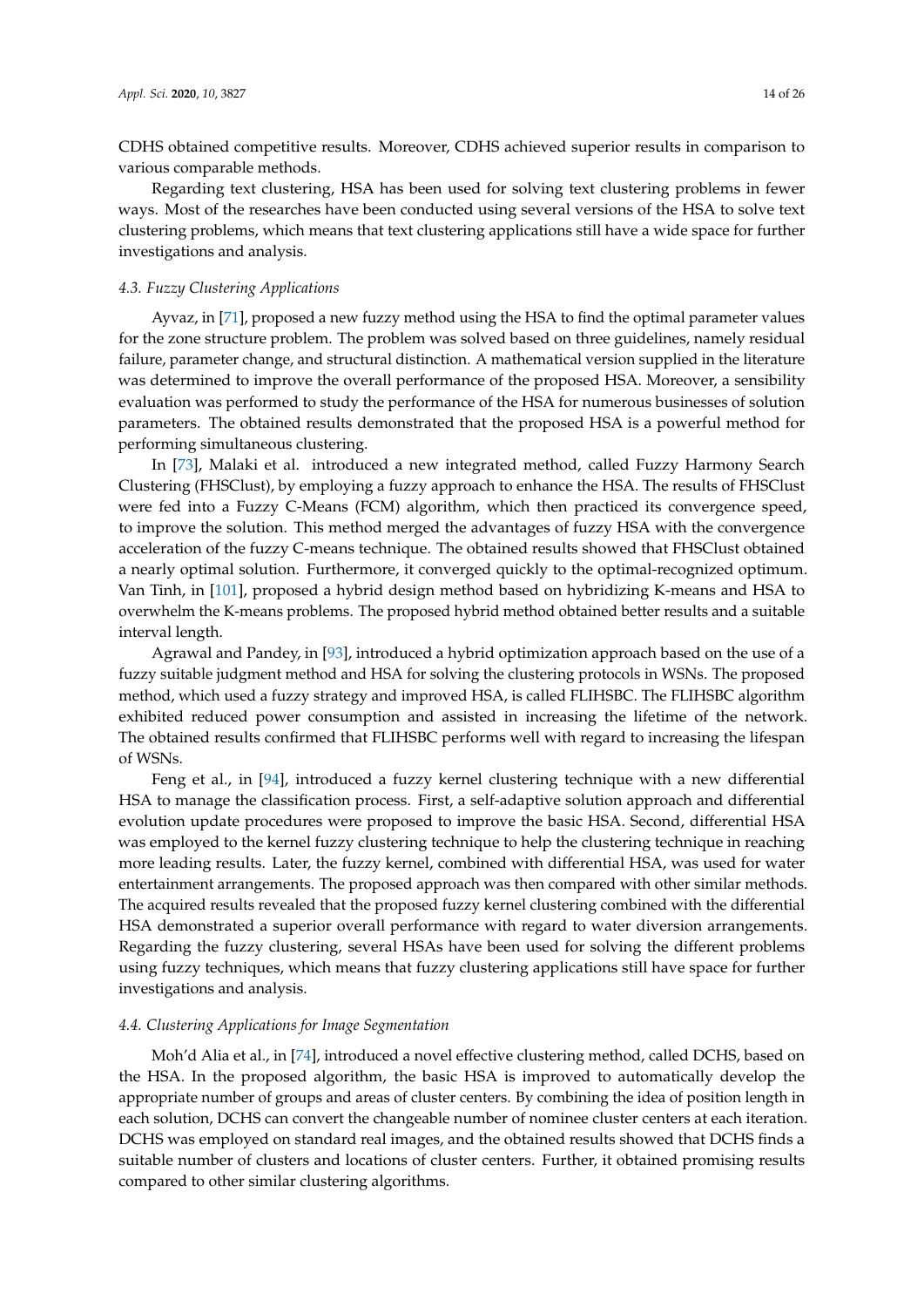Mandava et al., in [\[77\]](#page-23-32), introduced a new clustering method for automatic segmentation in MRI images. The proposed method is based on using a new effective clustering technique in intelligent behavior, called DCHS, that hybridizes the basic HSA with FCM. The idea of changeable positions in each solution was employed to convert the number of nominee centers at each repetition. Moreover, a unique operator was included to assist the choice of negative choice variables in the solution. Furthermore, a subset of Haralick construction features and pixel depth values was adopted as a feature location in DCHS to describe tumor sizes. The obtained results were statistically assessed versus manually described data for four patients. The proposed algorithm obtained promising results, with a Dice coefficient of 0.72.

In [\[90\]](#page-24-23), Kumar et al. introduced a novel automatic clustering technique that uses a developed Parameter HSA (PAHS) as the underlying algorithm. It utilizes the real-coded variable-period solution, which can understand the routes of clusters automatically. Recent ideas regarding threshold putting and cutoff were implemented to improve the optimization procedure. The distribution of information factors to various cluster centers was executed based on the produced weighted Euclidean distance, as opposed to the unique degree. The proposed approach found high-density clusters with a geometrical shape. Moreover, it was used for the automated segmentation of grayscale and coloration snapshots, and its overall performance was similar to that of various currently used algorithms. The acquired results showed that the proposed method is sensible and beneficial.

Furthermore, in [\[102\]](#page-25-3), Wan et al. proposed a Self-Adaptive Multi-Objective HSA-based Fuzzy Clustering technique (SAMOHSFC) for solving the clustering problem in image segmentation. The proposed SAMOHSFC method develops different cluster centers in one solution and optimizes multiple objectives. In addition, the spatial data of the image are considered as a characteristic of the input attributes of the grey data of the input image. The superiority of the proposed method over three comprehensive segmentation strategies was confirmed using synthetic and picture datasets with regard to quantitative and visual functions. Furthermore, various instructions regarding spatial facts were analyzed based on the segmentation achievement of the proposed SAMOHSFC.

## *4.5. Image Clustering Applications*

Ibtissem and Hadria, in [\[83\]](#page-24-20), proposed a novel unsupervised image clustering technique using the HSA. Subsequently, they assessed the overall performance of the proposed approach by analyzing the acquired effects, which proved that the efficacy criterion automatically manages the proper route of training that describes an image. The proposed approach, which was executed with numerous productiveness rules, allowed the pleasant validity criterion to be obtained, which enabled the evaluation of the overall performance and robustness of the proposed technique. The results acquired using the proposed algorithm demonstrated its effectiveness.

Bekkouche and Fizazi [\[91\]](#page-24-24) proposed a new picture clustering technique to overcome the limitations of conventional clustering methods, including premature convergence and sensibility to initialization centroids. HSA was used in this study to combine the critical additives of population methods and single solution methods in an optimization design. The proposed method employs hybridization fuzzy clustering and the HSA to develop its exploitation rule and to further improve the created solutions. Furthermore, Fourier transforms are employed to enhance the dimensions of the information in the images. The obtained results revealed that the proposed approach produced more optimal solutions in comparison to different methods.

In [\[92\]](#page-24-25), Senthilnath et al. proposed a new clustering approach, based on the HSA, to obtain cluster centers and consequently to design the statistics. Three commonly used datasets from the UCI repository and real images were applied to confirm the results obtained using the proposed approach. The overall performance of the proposed HSA was similar to that of preferred K-means clustering and to that of three similar optimization methods, namely the AG, PSO, and CS algorithms. The results were assessed using four evaluation measures, namely classification error, operating functions, computational time, and statistical significance evaluation. The acquired results illustrated that HSA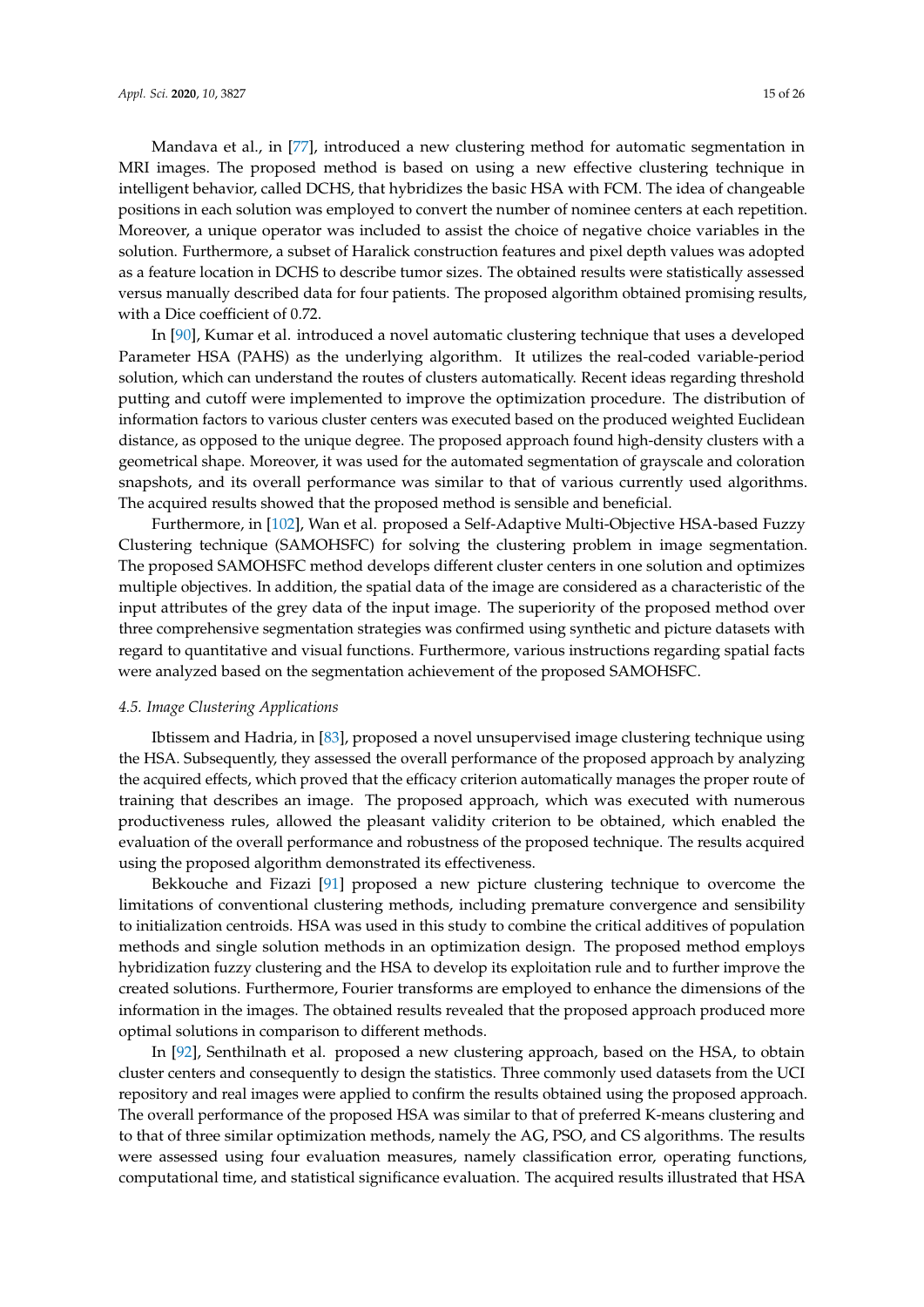can effectively address clustering issues. Image problems are some of the most studied applications by using HSA, and this means that HSA can reach better results in this domain.

#### *4.6. Clustering Protocol for Wireless Sensor Network Applications*

WSNs comprise small battery-powered machines with insufficient power supplies. Once used, the small sensor connections are generally unavailable to the user; therefore, the power supplier cannot be replaced [\[103–](#page-25-4)[106\]](#page-25-5). Protocols for WSNs are being developed to reduce power damage [\[107\]](#page-25-6). The clustering method is one of the most used processes for increasing the lifetime of the network by data gathering and for trading off the energy expenditure between sensor connections of the network [\[108\]](#page-25-7). Hoang et al. [\[78\]](#page-23-33) utilized the HSA for decreasing the intracluster variety and finding the optimal power expenditure of the network. HSA is a music-based optimization algorithm, which is similar to the track discovery approach, in which a participant continues to clean the pitches to achieve better consistency (harmony). Other similar cluster techniques were assessed for the clustering protocol in WSNs; the techniques were Low-Energy Adaptive Clustering Hierarchy (LEACH), PSO, GA, K-means, and FCM clustering algorithms. The results illustrated that the proposed approach using HSA decreased electricity expenditure and increased the network lifetime.

Hoang et al. in [\[84\]](#page-24-26) proposed a new framework to facilitate the continuous improvement of localized cluster protocols using the HSA for WSNs. In the proposed framework, the clustering protocol applied the HSA in real-time. The experiments were performed with the same cluster protocols for WSNs using LEACH-centralized (LEACH-C) and a clustering protocol for the FCM algorithm. The results of the proposed approach with the HSA illustrated the security and monitoring applications for constructing ecosystems. The obtained results showed that the WSNs' lifespan had been increased with the proposed approach, compared with other similar methods.

Dey et al. [\[89\]](#page-24-27) introduced a new clustering method based on an improved HSA (IHS) to increase the lifespan of WSNs. Its performance was evaluated via simulations on a less powerful WSN. The WSNs were partitioned into clusters by using the proposed IHS algorithm; the network lifetime and amount of information sent to the Base Station (BS) were assumed. The obtained results revealed that the proposed method provided better results.

Lalwan et al. in [\[95\]](#page-24-28) introduced a clustering method based on HSA. They proposed a fitness function with the power, range, and node space as the parameters. Next, a possible function for the distribution of non-CH (cluster head) nodes to CHs was determined. Then, the HSA was used for routing purposes by adjusting the parameters of the fitness function; this method was called CRHS. Three standard tests were performed to evaluate the performance, and the proposed algorithm was compared with other similar existing techniques. The obtained results showed that the performance of the proposed CRHS was superior compared with other techniques.

#### *4.7. Clustering Applications for Gene Expression*

The clustering design is a diverse procedure for data mining. K-harmonic clustering is another version of the K-means technique; however, it falls into local optima. The HSA can address this issue, as it is a random optimization system. Song et al. [\[79\]](#page-24-29) proposed a hybrid clustering algorithm known as HSKHM. The proposed set of rules is used along with the basic HSA and the K-means to maximize their advantages. The results on four gene expression datasets illustrated that the proposed HSKHM was superior to KHM and fundamental HSA in most cases. The HSKHM algorithm increased the convergence of the primary HSA and avoided the local optima.

The PSO algorithm is used for many applications; however, it fails to obtain the inputs for producing clusters and thus decreases the clustering precision. HSA is a conventional optimization algorithm that avoids divergence and can find the near-ideal solution by exploring the optimal solution region. Banu and Andrews [\[85\]](#page-24-30) presented a novel HSA called HSPSO, which is used as a clustering algorithm for gene expression datasets for investigating brain tumors, Leukemia, colon cancer, lung cancer, etc. The obtained results showed that the proposed algorithm created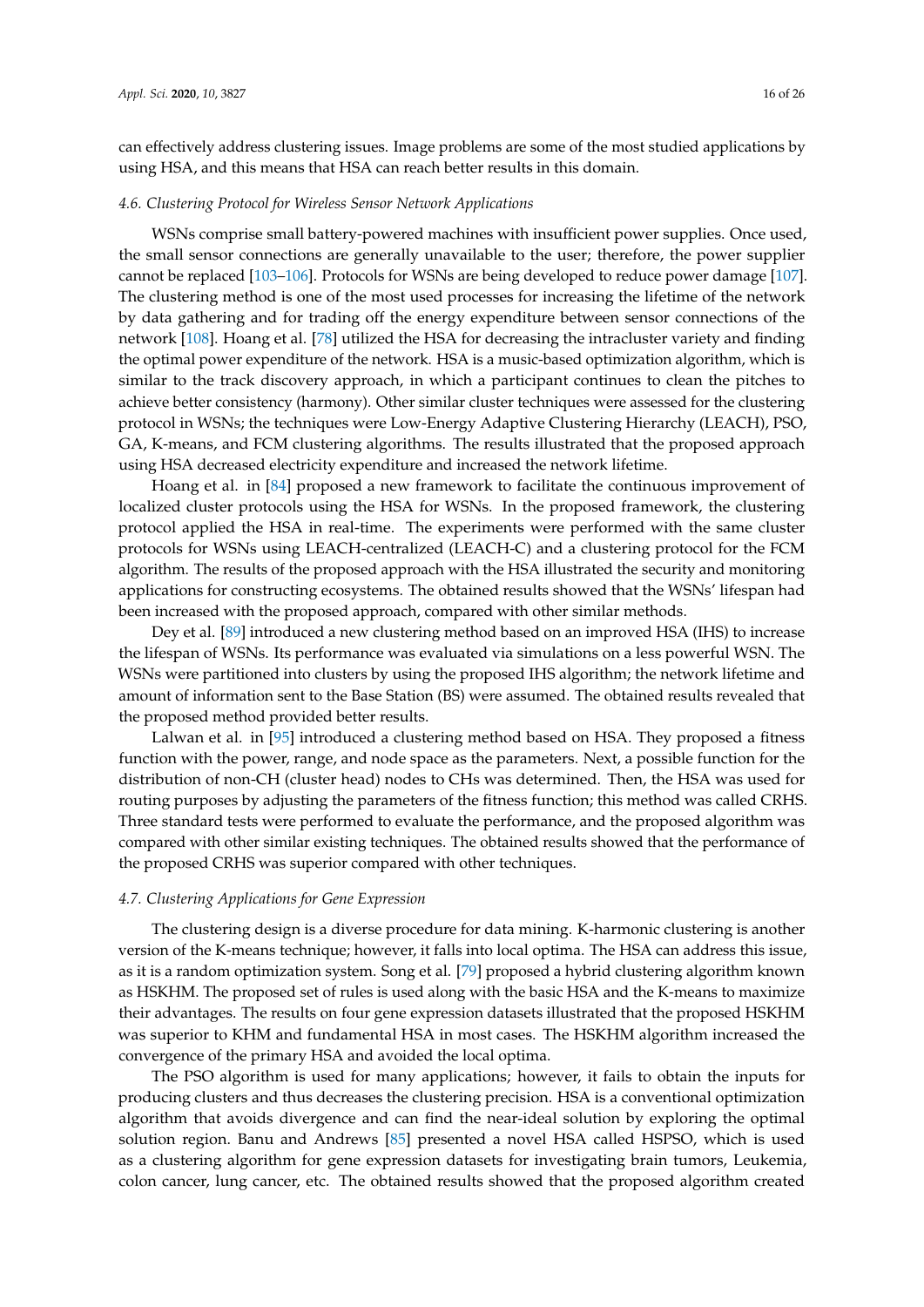clusters with better compactness and precision than the K-means, PSO, and fuzzy PSO clustering algorithms. George et al., in [\[87\]](#page-24-31), claimed that the Self Organizing Map (SOM) dimension for the drawing schooling technique is not an appropriate technique, as it may not make specific a map with a shadow of quantization and topographic mistakes. They presented a SOM-concord Hybrid algorithm that calculated the maximum size of the SOM network with minimum topographic and quantization errors. The results indicated that the proposed method achieved better results.

Abedini et al., in [\[58\]](#page-22-29), introduced a new clustering method based on HSA for clustering gene expressions called EHS. In this method, the local and global search processes are combined by decreasing the pitch rates and returning a part of devices with new tools. Experiments were performed with optimization test functions and gene expression datasets. The results revealed that the proposed EHS exhibits considerably better performance than the basic HSA for both benchmarks. Moreover, this study defined the biological validation of groups with gene ontology considering the function, process, and component.

Kumar and Kumar [\[96\]](#page-24-32) proposed a new meta-heuristic clustering method for separating gene expression. A variance-based HSA was introduced as an underlying optimization technique. The performance of the proposed method was compared with twelve standard clustering methods on six benchmark datasets and matched. The results confirmed that the proposed method performed considerably better than other similar methods. The statistical significance tests also illustrated the superiority of the proposed method.

#### *4.8. Clustering for Network Applications*

Various studies have focused on place detection in complex networks in recent years [\[39,](#page-21-20)[109\]](#page-25-8). Single-goal strategies that produce the handiest one-optimization function may additionally have defects, consisting of just a single solution that may be executed. Li et al. in [\[80\]](#page-24-33) proposed a spectral clustering approach primarily based on hybridizing a multi-objective HSA, called SCAH-MOHSA. The proposed method was integrated with a new local search method to find the creation of clusters in complex networks. First, a more suitable spectral technique was used to transform the local search problem into an information clustering problem. Meanwhile, various representations of the HM were controlled. Then, an adaptive fusion multi-goal HSA was applied to decide the multi-objective problem to address community production. The experiments were conducted using synthetic and real international networks. The results illustrated that the proposed technique achieved better results than healthy employment.

Costa et al., in [\[81\]](#page-24-34), introduced a nature-stimulated approach that can increase the Optimum-Path Forest (OPF) clustering method by finding the optimal parameters in a discrete framework. Experiments that were conducted with two comprehensive datasets have shown that the proposed approach can carry out comparable parameters' rates associated with the exhaustive exploration search. Although the proposed technique is more agile than the regular algorithm, it is less useful for intrusion discovery machines in large-scale visitor networks.

Atay and Kodaz [\[88\]](#page-24-35) proposed a new method based on HSA to distribute graphs using the modularity measure. This method was examined with five different real-world network problems. In addition, the method achieved the best-known modularity measure, and the most advanced subsets were produced using this measure. The obtained results showed that the HSA provides faster results compared with other similar methods. However, the proposed algorithm required a larger HM size and more iterations to achieve the best modularity values.

Chen et al., in [\[62\]](#page-23-34), presented a Protein–Protein Interaction (PPI) network systems exposure algorithm based on the HSA (HMS-CD). Compared with the simple HSA, the converting parameters of HMCR and BW are included to decorate the search method. The proposed approach is usually recommended to obtain a collection of nodes having a higher widespread series coefficient within the PPI network, which is the goal feature of the proposed methods. The obtained outcomes on a real benchmark dataset such as the PPI community showed that the proposed technique using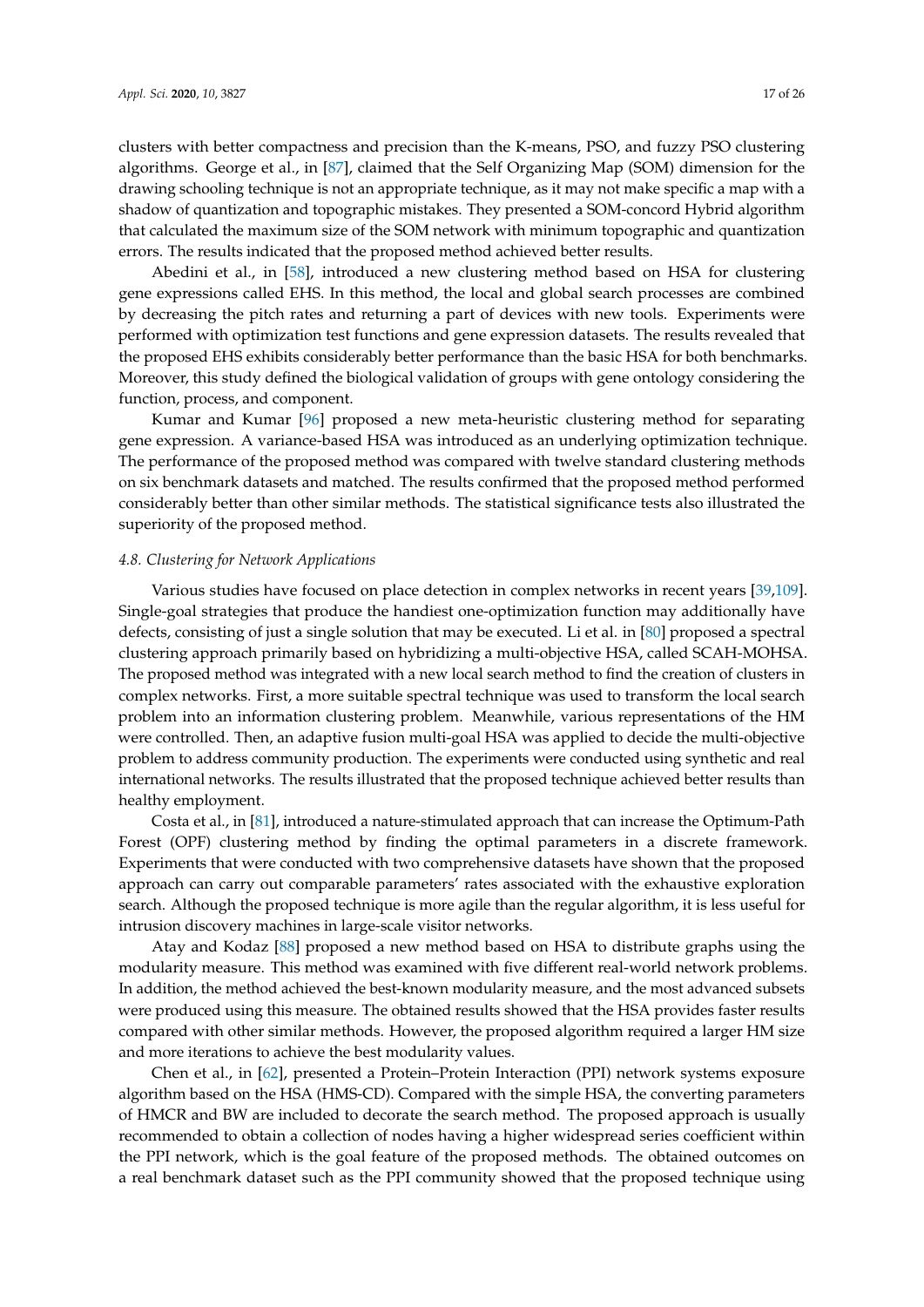the HSA achieved a better detection cost than the primary HSA and standard MCODE set of rules. Moreover, it can recognize complexes in the PPI network more accurately.

Network applications are one of the most studied applications by using HSA, especially wireless sensor networks. This means that HSA can reach better results in this domain. Most of the researches have been conducted using several versions of the HSA to solve wireless sensor networks applications, which means that wireless sensor networks applications still have space for further investigations and analysis.

## *4.9. Clustering for Neural Network Application*

Artificial Neural Networks (ANNs) are critical computing systems that can be employed to handle complex actual global problems. Wavelet neural Networks (WANs), which are a modified form of ANNs, have been proposed based on the wavelet technique. For the preparation duration of WANs, various parameters must be initialized, inclusive of the wavelet activation purposes, interpretation vectors, and expansion parameters. Typical K-means and fuzzy C-means clustering were employed to select the translation vectors. However, the solution positions forces were caught in local minima. In this respect, the evolutionary HSA, which can search for the close-to-best solution both regionally and globally, was proposed to avoid this problem. In [\[82\]](#page-24-36), the basic K-means and fuzzy C-means were hybridized with the meta-heuristic HSA. To obtain the evaluation of the global cautiously, those hybridized methods additionally endorse more than one technique for an essential issue, when one considers that many ability solution positions can be created and gathered within the HM. To confirm the robustness of the cautioned WNNs, the real international optimization problem of epileptic seizure publicity could be demonstrated. The general accuracy obtained from the simulation with the hybridized algorithms exceeded those of simple K-means and fuzzy c-mean clustering.

#### <span id="page-17-0"></span>**5. Discussion**

This section discusses the theoretical aspects, assessment, and evaluation of HSA.

Global mathematical optimization problems, such as benchmark test functions, yield near-optimal solutions of a mathematical representation by determining the desired minimum or maximum function value. Due to the increasing complexity of optimization problems, such as engineering and real-world problems, the development of powerful stochastic methods is becoming much more necessary, critical, and important than before. Over the past decade, several optimization methods have been used in different fields of biology or nature studies. The distribution of the addressing rule is classified into two stages, which is the prime advantage of multi-solution methods (i.e., stochastic search and exploration and exploitation). The above-mentioned exploration indicates a manner where the population (i.e., solutions) tends to be developed repeatedly and the encouraging areas of the search space are examined as wide as possible. By contrast, the search solutions are controlled by the exploitation or intensification to approach the optimal solution obtained in the global search stage.

Meta-heuristic algorithms are advantageous for many reasons. First, the random style encourages these algorithms to avoid falling into local optima and converge to the near-optimal solution. The objective is not to receive the optimum solution of the problem but to obtain the near-optimal solution (with a high fineness value within a reasonable running time). The main purpose of this is to ensure proper stability across search procedures. The purpose of exploration is to discover the more promising areas in a complex and wide search area. Consequently, the exploitation procedure is intensified by the local search procedure in these promising areas to yield better solutions. The optimal accomplishment and effectiveness of a special optimization technique is the trade-off of these techniques, and the better ability will be performed. The current meta-heuristic algorithms adjust the trade-off between these two approaches. They could be further optimized and adjusted for local or global search procedures. Two or more optimization techniques are mixed by combining their elements to obtain advantageous characteristics superior to those of each one alone while avoiding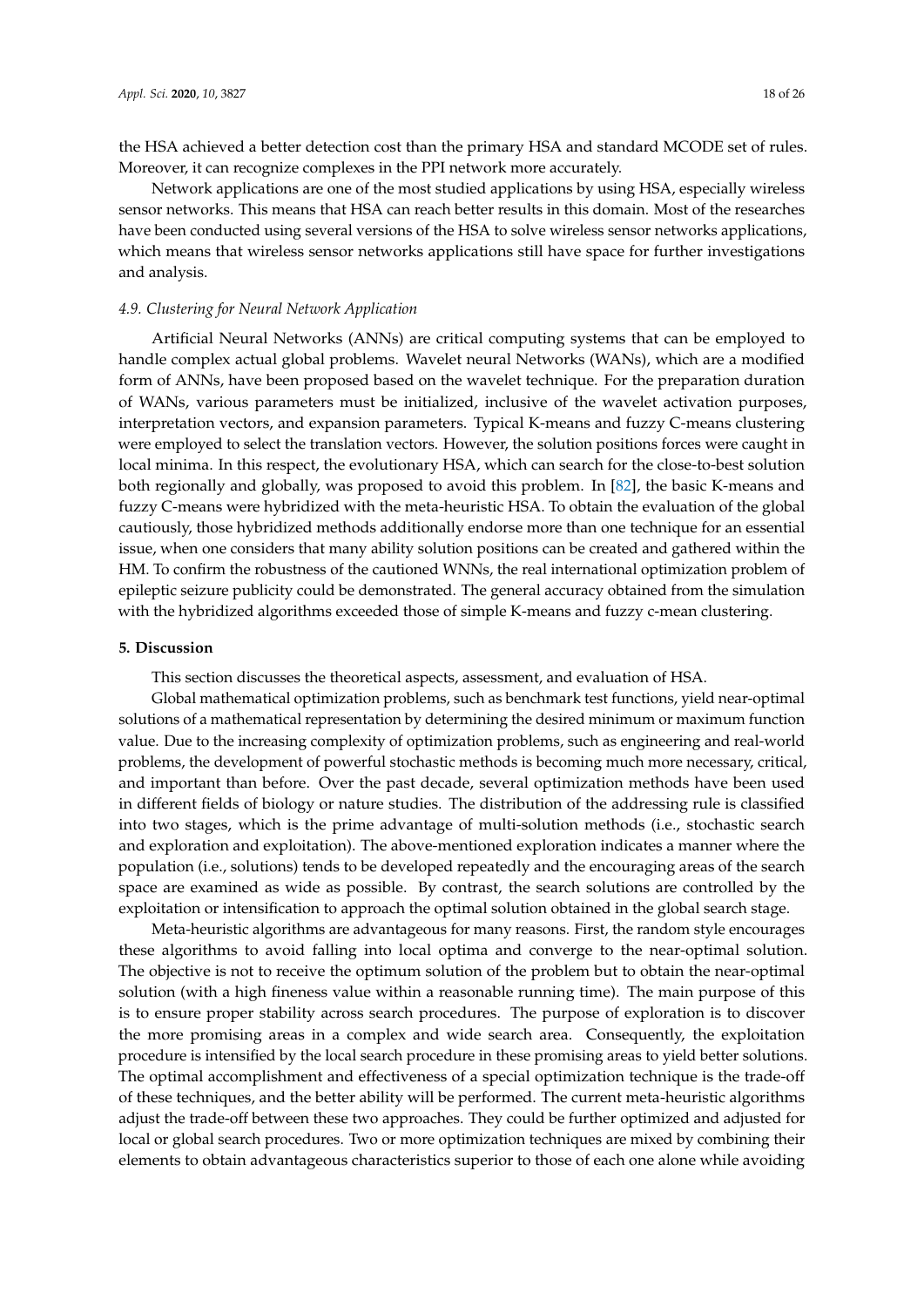their disadvantages as much as possible. Second, the completion of optimization techniques depends on its origin, abilities, simplicity, and experimental balance.

Meta-heuristic optimization algorithms have been employed extensively to tackle complicated issues. However, for complicated issues, the largest portion of the optimization techniques still falls and is trapped in neighborhood search and fails to meet the close-to-global solution. The idea is that the week diversification search occurs inside the carried out method. Several different search procedures have been used to enhance the effectiveness of the optimization techniques and mitigate the disadvantages; these methods include hybridization and elitism (the survival of an elite as a dominating element in a gadget) [\[110](#page-25-9)[,111\]](#page-25-10).

The HSA algorithm has emerged rapidly and has become a strong tool for addressing complex problems, similar to other optimization methods. It is an artificial intelligence technique using stochastic computational mechanisms to determine the near-optimal solution for multi-dimensional and one-dimensional purposes according to its objective function. The HSA functions in a common manner, so it is easily implemented and can be efficiently used in a wide class of domains. The results summarized in this paper indicate the effectiveness and accuracy of the obtained results of the HSA. This is determined by comparing the obtained results of the HSA with those of other recently published optimization techniques.

Much like numerous optimization strategies, HSA has some advantages and some weaknesses. Even though there is no combined proof for this optimizer, the final capabilities are summarized in this assessment to confirm that the HSA is superior to different optimization algorithms regarding the convergence inspired rate. Table [3](#page-18-0) lists the strengths and weaknesses of HSA.

**Table 3.** Advantages and disadvantages of HSA.

#### <span id="page-18-0"></span>**Advantages**

- Combining HA with other algorithms is strongly satisfying [\[50\]](#page-22-25).
- An excellent convergence acceleration [\[53\]](#page-22-22).
- An elevated method of getting surprising answers [\[54\]](#page-22-20).
- Appropriate for many forms of optimization problems [\[44\]](#page-22-3).
- An efficient international scheme [\[54\]](#page-22-20).
- Fitting for extensive space [\[34\]](#page-21-15).
- Robust in dealing with a wide variety of determinations [\[79\]](#page-24-29).
- Has higher feasibility and efficiency in generating global optima [\[58\]](#page-22-29).
- Lower chance of getting stuck in nearby optima [\[68\]](#page-23-16).
- HSA is straightforward in its concept and implementation associated with other heuristic optimization processes [\[23\]](#page-21-4).
- Reasonable execution time [\[66\]](#page-23-15).
- Some parameter tuning [\[111\]](#page-25-10).
- Adaptability, robustness, and scalability are observed in critical characteristics.

#### Disadvantages

- The primary HSA has been proposed for discrete, single-objective, and multi-objective problems.

- No theoretical converging body.

- Suffers from premature convergence [\[91\]](#page-24-24).

- Possibility distribution changes with the needs of generations [\[86\]](#page-24-19).

The successful application of these algorithms, such as HSA, in industry and science indicates the advantages of using swarm techniques, due to the advantages of swarm algorithms. Firstly, swarm techniques retain information regarding the search space throughout iterations, whereas such data are rejected by evolutionary algorithms in each iteration. Secondly, there are fewer controlling parameters in swarm algorithms. Thirdly, the swarm algorithm is equipped with fewer operators than evolutionary algorithms. Finally, swarm techniques are adaptable, which make them easily applicable to problems in various fields.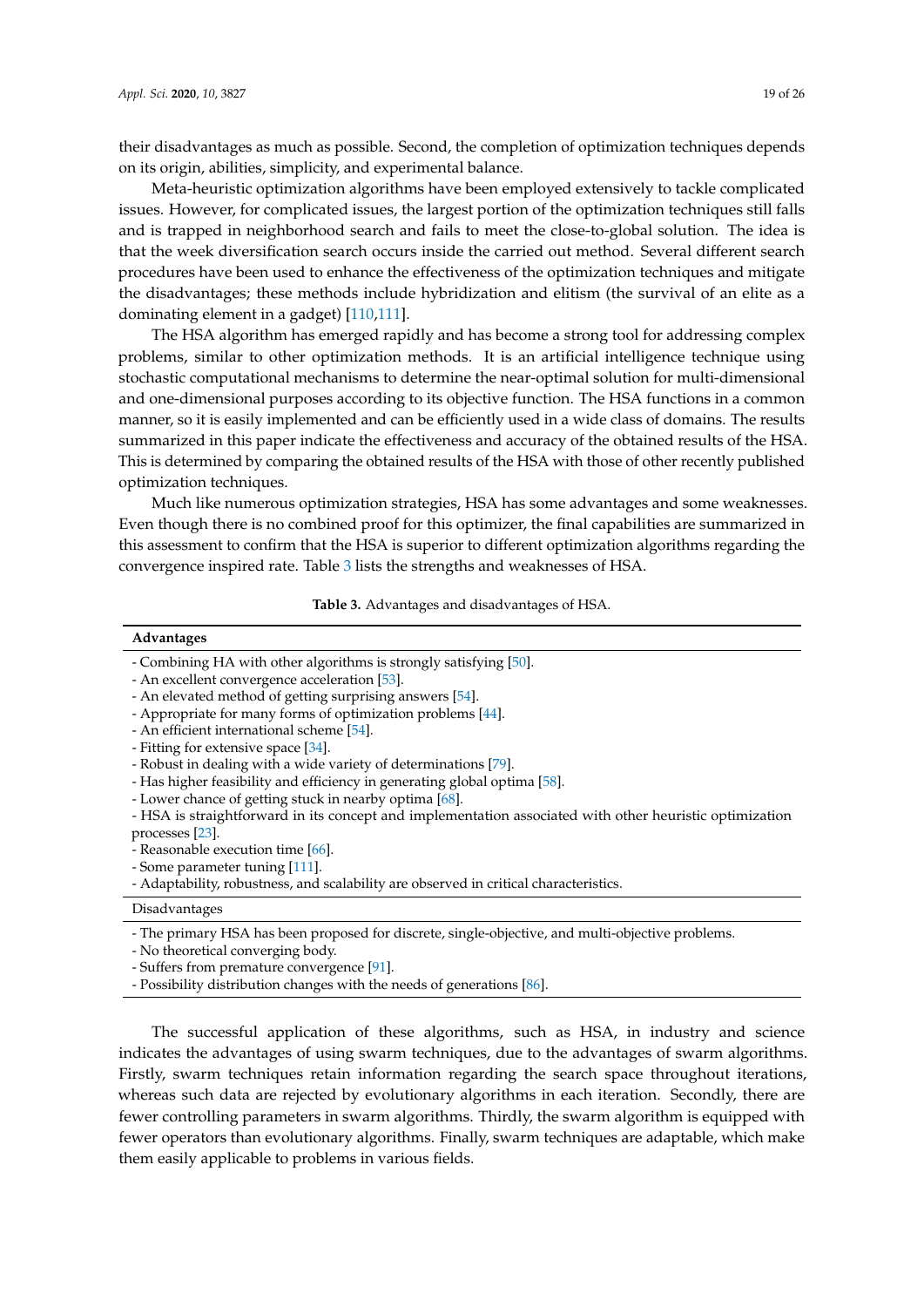The main difficulty of HSA is defining the probabilistic convergence properties of HSA, which are required to fully understand the given technique. The problem of early convergence (premature convergence) in the HSA normally causes the recovery procedure to become stuck during the exploitation search. This effect usually occurs when the solutions' divergence decreases and the solutions cannot avoid falling into the local optima. Furthermore, there is significant potential for researchers to employ and apply the advantages of HSA to approach complex industry and other real-world problems.

The theoretical analyses are essential inside the HSA, though it is easy in theory. To observe the effect of varied parameter settings on the exploration performance, the parameters of the HSA were tested in the same manner as in Gotmare et al. [\[111\]](#page-25-10). To analyze the answer clustering components in the HSA, the standard quantity of clusters varies in the course of the optimization technique were identified [\[54\]](#page-22-20). Further, the characterization of the population heterogeneity of the HSA has been proposed [\[86\]](#page-24-19). Many incomplete re-initializing answers procedures were tested to improve the population heterogeneity and to remove answers from nearby optima. The idea after the re-initialization is to create the possibility of solutions "jumping out" of neighborhood optima and to hold sufficient strength for the set of rules to yield "suitable enough" answers. The HSA is a typical example of a developmental swarm intelligence algorithm. The convergent and divergent traits in HSA correspond to the capacity developing and potential in higher answers, respectively.

The HSA has been particularly used in many different ways to solve clustering problems, such as data clustering, text clustering, feature selection, biological data clustering, protocol clustering in Wireless Sensor Networks (WSNs), microgrid clustering, and gene expression clustering [\[33\]](#page-21-14). The various versions of the algorithm and the multiple applications to clustering suggest the need for a comprehensive overview of the HSA, hybridization and other variants, and improvements in solving complex clustering problems. We attempted such a survey in this paper, discussed the algorithm's advantages and disadvantages, and suggested some future paths of investigation for researchers who are interested in the field.

Finally, HS has a simple structure; thus it can be easily hybridized with other algorithms for becoming a more efficient clustering solver. Additionally, we can further develop clustering-specific operators on top of the three existing ones (memory consideration, pitch adjustment, and random selection) in the future. These are promising research directions.

#### <span id="page-19-0"></span>**6. Conclusions**

In this survey, over 100 research papers were analyzed to make a robust conclusion for the researchers interested in using the HSA. The papers were collected by using Google scholar by using four keywords (harmony, search, algorithm, and clustering). The survey exhaustively and comprehensively summarized the references published since it was proposed and until the first half of 2020. In the survey, we have analyzed articles in which HSA has been applied to various applications, many of these related to clustering, for example data clustering, fact clustering, text clustering, fuzzy clustering, image processing, and wireless sensor networks. Some of these applications used variants of the HSA to enhance its performance, including hybridization of HSA with other algorithms, as well as variants that allow for multi-objective optimization. The strengths of HSA include its efficiency and potential for modification and hybridization with other optimization algorithms, while its weaknesses include a tendency to getting trapping in local optima because of its emphasis on exploitation (i.e., local search and intensification) instead of exploration (i.e., global search). The performance of HSA is strongly dependent on parameter tuning. Future work can focus on methods for improving efficiency and for tuning the parameters to provide optimal performance. We recommend that the proposed techniques of HSA be included with any other method to flexibly tune the related parameters and enable them to be mutable or dynamic. The HSA set of guidelines can be carried out to engineer optimization issues and develop new meta hybrid strategies in order to treat extra-complicated optimization problems. Important directions of future research will include, on the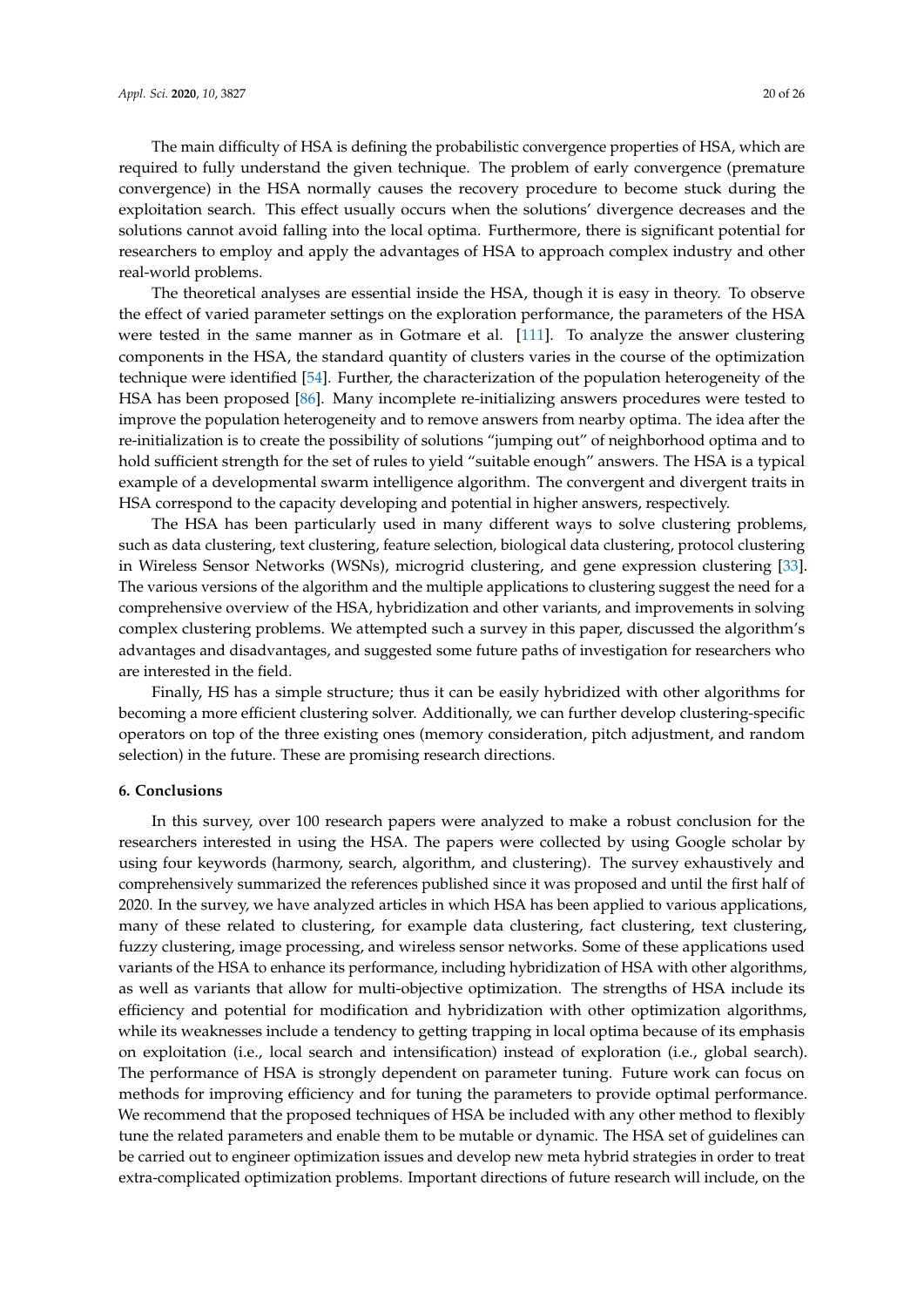one hand, using HSA in real-world industrial cases, and on the other hand, conducting comprehensive research on strategies to clear up multi-goal optimization problems.

**Author Contributions:** L.A.: Conceptualization, methodology, formal analysis, resources, data curation, writing—original draft preparation. A.D.: Conceptualization, supervision, project administration, funding acquisition. Z.W.G.: Conceptualization, writing—review and editing, supervision, project administration, funding acquisition. All authors have read and agreed to the published version of the manuscript.

**Funding:** This research was partially supported by the Energy Cloud R&D Program through the National Research Foundation of Korea (NRF) funded by the Ministry of Science, ICT (2019M3F2A1073164) and by the National Research Foundation of Korea (NRF) grant funded by the Korea government (MSIT) (2020R1A2C1A01011131).

**Conflicts of Interest:** The authors declare no conflict of interest.

## **References**

- <span id="page-20-0"></span>1. Abualigah, L.; Shehab, M.; Alshinwan, M.; Mirjalili, S.; Abd Elaziz, M. Ant Lion Optimizer: A Comprehensive Survey of Its Variants and Applications. *Arch. Comput. Methods Eng.* **2020**. [\[CrossRef\]](http://dx.doi.org/10.1007/s11831-020-09420-6)
- <span id="page-20-1"></span>2. Hussain, K.; Salleh, M.N.M.; Cheng, S.; Shi, Y. Metaheuristic research: A comprehensive survey. *Artif. Intell. Rev.* **2019**, *52*, 2191–2233. [\[CrossRef\]](http://dx.doi.org/10.1007/s10462-017-9605-z)
- <span id="page-20-2"></span>3. Shehab, M.; Abualigah, L.; Al Hamad, H.; Alabool, H.; Alshinwan, M.; Khasawneh, A.M. Moth–flame optimization algorithm: Variants and applications. *Neural Comput. Appl.* **2019**, 1–26. [\[CrossRef\]](http://dx.doi.org/10.1007/s00521-019-04570-6)
- <span id="page-20-3"></span>4. Shiva, C.K.; Kumar, R. Quasi-oppositional Harmony Search Algorithm Approach for Ad Hoc and Sensor Networks. In *Nature Inspired Computing for Wireless Sensor Networks*; Springer: Berlin/Heidelberg, Germany, 2020; pp. 175–194.
- <span id="page-20-4"></span>5. Zhu, Q.; Tang, X.; Li, Y.; Yeboah, M.O. An improved differential-based harmony search algorithm with linear dynamic domain. *Knowl. Based Syst.* **2020**, *187*, 104809. [\[CrossRef\]](http://dx.doi.org/10.1016/j.knosys.2019.06.017)
- <span id="page-20-5"></span>6. Sedhom, B.E.; El-Saadawi, M.M.; Hatata, A.Y.; Alsayyari, A.S. Hierarchical control technique-based harmony search optimization algorithm versus model predictive control for autonomous smart microgrids. *Int. J. Electr. Power Energy Syst.* **2020**, *115*, 105511. [\[CrossRef\]](http://dx.doi.org/10.1016/j.ijepes.2019.105511)
- <span id="page-20-6"></span>7. Abualigah, L.M.; Khader, A.T.; Al-Betar, M.A.; Alomari, O.A. Text feature selection with a robust weight scheme and dynamic dimension reduction to text document clustering. *Expert Syst. Appl.* **2017**, *84*, 24–36. [\[CrossRef\]](http://dx.doi.org/10.1016/j.eswa.2017.05.002)
- <span id="page-20-7"></span>8. Wang, L.; Hu, H.; Liu, R.; Zhou, X. An improved differential harmony search algorithm for function optimization problems. *Soft Comput.* **2019**, *23*, 4827–4852. [\[CrossRef\]](http://dx.doi.org/10.1007/s00500-018-3139-4)
- <span id="page-20-8"></span>9. Abualigah, L.M.Q. *Feature Selection and Enhanced Krill Herd Algorithm for Text Document Clustering*; Springer: Berlin/Heidelberg, Germany, 2019.
- <span id="page-20-9"></span>10. Sreenivas, P.; Saheb, S.K.P.; Yohan, M. An Overview of Harmony Search Algorithm Applied in Identical Parallel Machine Scheduling. In *Recent Trends in Mechanical Engineering*; Springer: Berlin/Heidelberg, Germany, 2020; pp. 709–714.
- <span id="page-20-10"></span>11. Abualigah, L.M.; Khader, A.T.; Hanandeh, E.S.; Gandomi, A.H. A novel hybridization strategy for krill herd algorithm applied to clustering techniques. *Appl. Soft Comput.* **2017**, *60*, 423–435. [\[CrossRef\]](http://dx.doi.org/10.1016/j.asoc.2017.06.059)
- <span id="page-20-11"></span>12. Rashedi, E.; Rashedi, E.; Nezamabadi-pour, H. A comprehensive survey on gravitational search algorithm. *Swarm Evol. Comput.* **2018**, *41*, 141–158. [\[CrossRef\]](http://dx.doi.org/10.1016/j.swevo.2018.02.018)
- <span id="page-20-12"></span>13. Abualigah, L.; Shehab, M.; Alshinwan, M.; Alabool, H. Salp swarm algorithm: A comprehensive survey. *Neural Comput. Appl.* **2019**, 1–21. [\[CrossRef\]](http://dx.doi.org/10.1007/s00521-019-04629-4)
- <span id="page-20-13"></span>14. Dorigo, M.; Birattari, M.; Stutzle, T. Ant colony optimization. *IEEE Comput. Intell. Mag.* **2006**, *1*, 28–39. [\[CrossRef\]](http://dx.doi.org/10.1109/MCI.2006.329691)
- <span id="page-20-14"></span>15. Zhao, J.; Tang, D.; Liu, Z.; Cai, Y.; Dong, S. Spherical search optimizer: A simple yet efficient meta-heuristic approach. *Neural Comput. Appl.* **2019**, 1–32. [\[CrossRef\]](http://dx.doi.org/10.1007/s00521-019-04510-4)
- <span id="page-20-15"></span>16. Kennedy, J.; Eberhart, R. Particle swarm optimization. In *Proceedings of the ICNN'95-International Conference on Neural Networks*; IEEE: Piscataway, NJ, USA, 2010; pp. 202–207.
- <span id="page-20-16"></span>17. He, S.; Wu, Q.H.; Saunders, J. Group search optimizer: An optimization algorithm inspired by animal searching behavior. *IEEE Trans. Evol. Comput.* **2009**, *13*, 973–990. [\[CrossRef\]](http://dx.doi.org/10.1109/TEVC.2009.2011992)
- <span id="page-20-17"></span>18. Abualigah, L. Multi-verse Optimizer Algorithm: A comprehensive survey of its results, variants and applications. *Neural Comput. Appl.* **2020**. [\[CrossRef\]](http://dx.doi.org/10.1007/s00521-020-04839-1)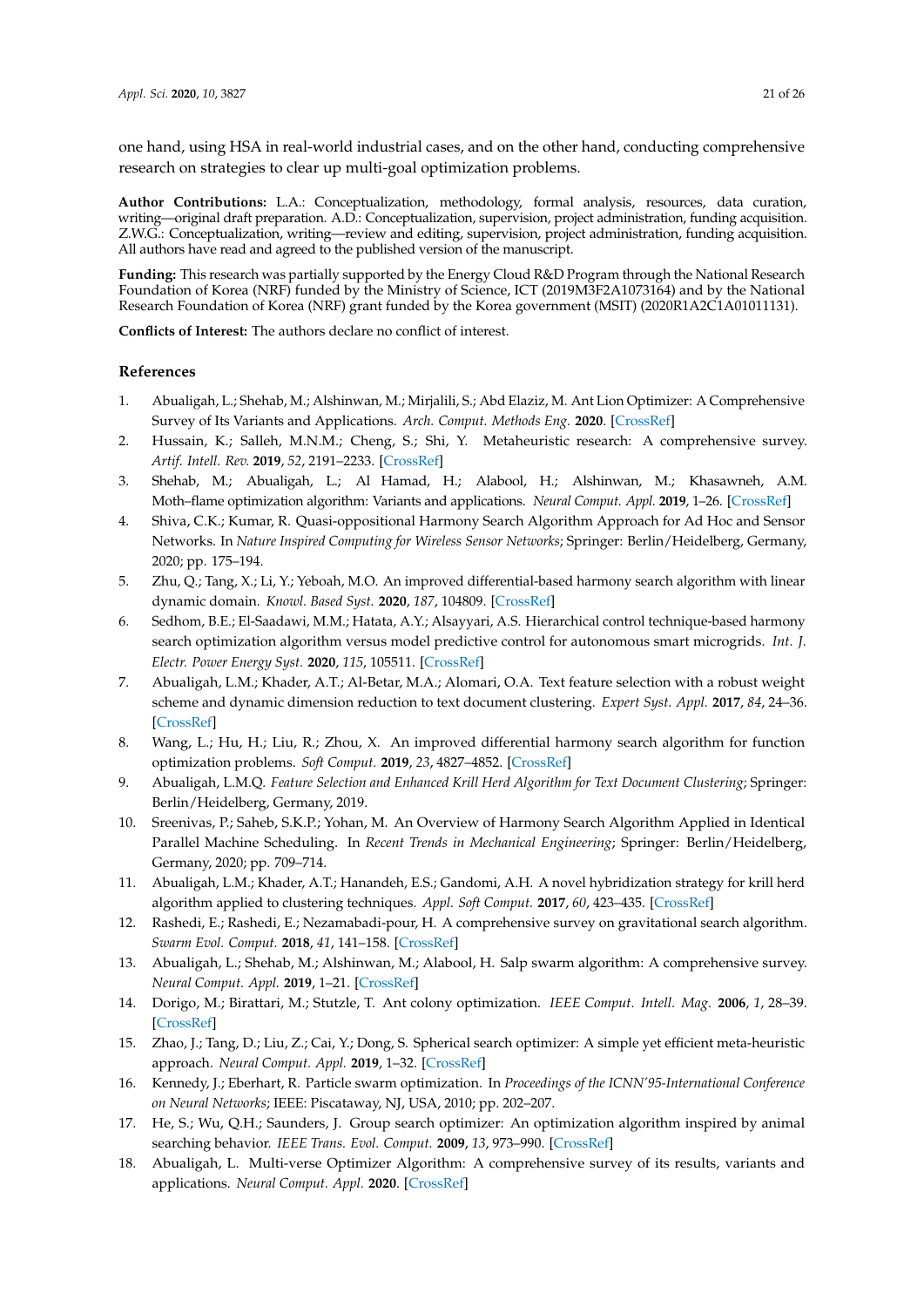- <span id="page-21-0"></span>19. Gandomi, A.H.; Yang, X.S.; Alavi, A.H. Cuckoo search algorithm: A metaheuristic approach to solve structural optimization problems. *Eng. Comput.* **2013**, *29*, 17–35. [\[CrossRef\]](http://dx.doi.org/10.1007/s00366-011-0241-y)
- <span id="page-21-19"></span><span id="page-21-1"></span>20. Rashedi, E.; Nezamabadi-Pour, H.; Saryazdi, S. GSA: A gravitational search algorithm. *Inf. Sci.* **2009**, *179*, 2232–2248. [\[CrossRef\]](http://dx.doi.org/10.1016/j.ins.2009.03.004)
- <span id="page-21-2"></span>21. Abualigah, L.M.; Khader, A.T.; Hanandeh, E.S. Hybrid clustering analysis using improved krill herd algorithm. *Appl. Intell.* **2018**, *48*, 4047–4071. [\[CrossRef\]](http://dx.doi.org/10.1007/s10489-018-1190-6)
- <span id="page-21-3"></span>22. Abualigah, L.; Diabat, A. A comprehensive survey of the Grasshopper optimization algorithm: Results, variants, and applications. *Neural Comput. Appl.* **2020**. [\[CrossRef\]](http://dx.doi.org/10.1007/s00521-020-04839-1)
- <span id="page-21-4"></span>23. Geem, Z.W.; Kim, J.H.; Loganathan, G.V. A new heuristic optimization algorithm: Harmony search. *Simulation* **2001**, *76*, 60–68. [\[CrossRef\]](http://dx.doi.org/10.1177/003754970107600201)
- <span id="page-21-5"></span>24. Lozano, M.; García-Martínez, C. Hybrid metaheuristics with evolutionary algorithms specializing in intensification and diversification: Overview and progress report. *Comput. Oper. Res.* **2010**, *37*, 481–497. [\[CrossRef\]](http://dx.doi.org/10.1016/j.cor.2009.02.010)
- <span id="page-21-6"></span>25. Pandiarajan, K.; Babulal, C. Fuzzy harmony search algorithm based optimal power flow for power system security enhancement. *Int. J. Electr. Power Energy Syst.* **2016**, *78*, 72–79. [\[CrossRef\]](http://dx.doi.org/10.1016/j.ijepes.2015.11.053)
- <span id="page-21-7"></span>26. Al-Betar, M.A.; Khader, A.T. A harmony search algorithm for university course timetabling. *Ann. Oper. Res.* **2012**, *194*, 3–31. [\[CrossRef\]](http://dx.doi.org/10.1007/s10479-010-0769-z)
- <span id="page-21-8"></span>27. Jalili, A.; Ghadimi, N. Hybrid harmony search algorithm and fuzzy mechanism for solving congestion management problem in an electricity market. *Complexity* **2016**, *21*, 90–98. [\[CrossRef\]](http://dx.doi.org/10.1002/cplx.21713)
- <span id="page-21-9"></span>28. Gao, K.Z.; Suganthan, P.N.; Pan, Q.K.; Chua, T.J.; Cai, T.X.; Chong, C.S. Discrete harmony search algorithm for flexible job shop scheduling problem with multiple objectives. *J. Intell. Manuf.* **2016**, *27*, 363–374. [\[CrossRef\]](http://dx.doi.org/10.1007/s10845-014-0869-8)
- <span id="page-21-10"></span>29. Abualigah, L.M.; Khader, A.T.; AlBetar, M.A.; Hanandeh, E.S. A new hybridization strategy for krill herd algorithm and harmony search algorithm applied to improve the data clustering. In Proceedings of the 1st EAI International Conference on Computer Science and Engineering. European Alliance for Innovation (EAI), Penang, Malaysia, 11–12 November 2016; p. 54.
- <span id="page-21-11"></span>30. Geem, Z.W.; Yoon, Y. Harmony search optimization of renewable energy charging with energy storage system. *Int. J. Electr. Power Energy Syst.* **2017**, *86*, 120–126. [\[CrossRef\]](http://dx.doi.org/10.1016/j.ijepes.2016.04.028)
- <span id="page-21-12"></span>31. Saadat, J.; Moallem, P.; Koofigar, H. Training echo state neural network using harmony search algorithm. *Int. J. Artif. Intell.* **2017**, *15*, 163–179.
- <span id="page-21-13"></span>32. Geem, Z.W. Optimal cost design of water distribution networks using harmony search. *Eng. Optim.* **2006**, *38*, 259–277. [\[CrossRef\]](http://dx.doi.org/10.1080/03052150500467430)
- <span id="page-21-14"></span>33. Assad, A.; Deep, K. Applications of harmony search algorithm in data mining: A survey. In Proceedings of the Fifth International Conference on Soft Computing for Problem Solving, Roorkee, Uttarakhand, India, 18–20 December 2016; Springer: Berlin/Heidelberg, Germany, 2016; pp. 863–874.
- <span id="page-21-15"></span>34. Geem, Z.W. *Music-Inspired Harmony Search Algorithm: Theory And Applications*; Springer: Berlin/Heidelberg, Germany, 2009; Volume 191.
- <span id="page-21-16"></span>35. Lee, K.S.; Geem, Z.W. A new structural optimization method based on the harmony search algorithm. *Comput. Struct.* **2004**, *82*, 781–798. [\[CrossRef\]](http://dx.doi.org/10.1016/j.compstruc.2004.01.002)
- <span id="page-21-17"></span>36. Lee, K.S.; Geem, Z.W. A new meta-heuristic algorithm for continuous engineering optimization: Harmony search theory and practice. *Comput. Methods Appl. Mech. Eng.* **2005**, *194*, 3902–3933. [\[CrossRef\]](http://dx.doi.org/10.1016/j.cma.2004.09.007)
- <span id="page-21-18"></span>37. Choi, J.; Jung, D.; Kim, J.H. Development of Improved Clustering Harmony Search and its Application to Various Optimization Problems. *J. Korea Acad. Ind. Coop. Soc.* **2018**, *19*, 630–637.
- 38. Kim, S.J.; Yoo, S.E.; Lee, B.J.; Kim, K.T.; Youn, H.Y. A Load Balancing Scheme for Distributed SDN Based on Harmony Search with K-means Clustering. In Proceedings of the Korean Society of Computer Information Conference, Las Vegas, NV, USA, 11–14 January 2019; Korean Society of Computer Information: Seoul, Korea, 2019; pp. 29–30.
- <span id="page-21-20"></span>39. Ayvaz, M.T.; Elçi, A. Simultaneous estimation of groundwater recharge rates, associated zone structures, and hydraulic conductivity values using fuzzy C-means clustering and harmony search optimisation algorithm: A case study of the Tahtali watershed. In Proceedings of the ModelCARE2011, Leipzig, Germany, 18–22 September 2011.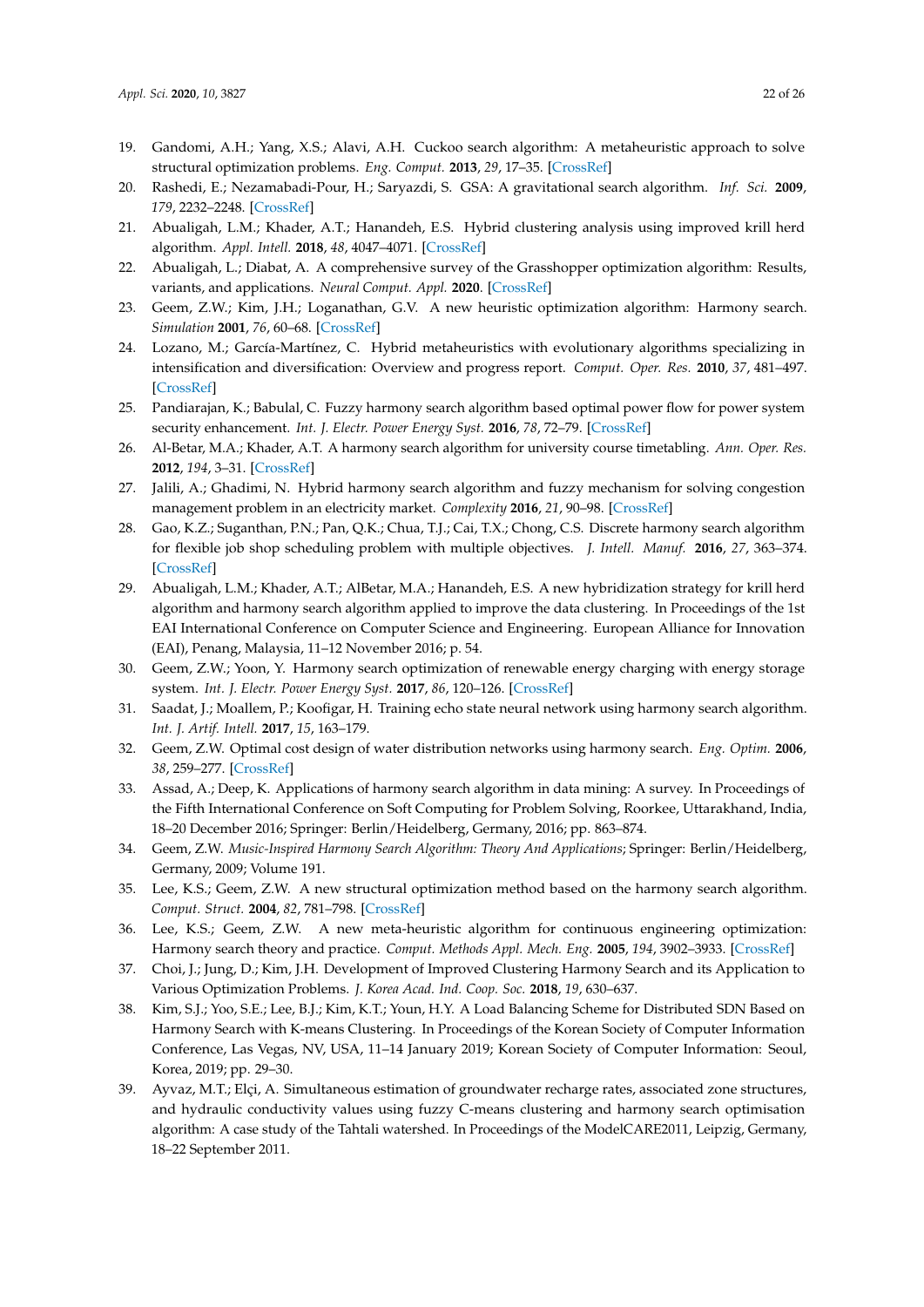- <span id="page-22-8"></span><span id="page-22-7"></span>40. Zhou, J.-j.; Que, L.-y.; Wang, L.-y.; Lu, M.; Guo, C.-x. Dynamic reconfiguration of distribution network based on improved optimal fuzzy C-means clustering and improved harmony search algorithm. *J. Mech. Electr. Eng.* **2015**, *32*, 531–536.
- <span id="page-22-0"></span>41. Brinda, M.D.; Suresh, A.; Rashmi, M. Optimal sizing and distribution system reconfiguration of hybrid FC/WT/PV system using cluster computing based on harmony search algorithm. *Clust. Comput.* **2019**, *22*, 6849–6854. [\[CrossRef\]](http://dx.doi.org/10.1007/s10586-017-1605-x)
- <span id="page-22-9"></span><span id="page-22-1"></span>42. Abdel-Raouf, O.; Metwally, M.A.B. A survey of harmony search algorithm. *Int. J. Comput. Appl.* **2013**, *70*, 17–26. [\[CrossRef\]](http://dx.doi.org/10.5120/12255-8261)
- <span id="page-22-10"></span><span id="page-22-2"></span>43. Mittal, N.; Singh, U.; Sohi, B.S. Harmony Search Algorithm Based Threshold-sensitive Energy-Efficient Clustering Protocols for WSNs. *Adhoc Sens. Wirel. Netw.* **2017**, *36*, 149–174.
- <span id="page-22-3"></span>44. Manjarres, D.; Landa-Torres, I.; Gil-Lopez, S.; Del Ser, J.; Bilbao, M.N.; Salcedo-Sanz, S.; Geem, Z.W. A survey on applications of the harmony search algorithm. *Eng. Appl. Artif. Intell.* **2013**, *26*, 1818–1831. [\[CrossRef\]](http://dx.doi.org/10.1016/j.engappai.2013.05.008)
- <span id="page-22-11"></span><span id="page-22-4"></span>45. Al-Betar, M.A.; Awadallah, M.A.; Khader, A.T.; Abdalkareem, Z.A. Island-based harmony search for optimization problems. *Expert Syst. Appl.* **2015**, *42*, 2026–2035. [\[CrossRef\]](http://dx.doi.org/10.1016/j.eswa.2014.10.008)
- <span id="page-22-12"></span><span id="page-22-5"></span>46. Forsati, R.; Mahdavi, M.; Shamsfard, M.; Meybodi, M.R. Efficient stochastic algorithms for document clustering. *Inf. Sci.* **2013**, *220*, 269–291. [\[CrossRef\]](http://dx.doi.org/10.1016/j.ins.2012.07.025)
- <span id="page-22-13"></span><span id="page-22-6"></span>47. Wang, H.q.; Luo, J. Research of Fuzzy Clustering Algorithm Based on Modified Harmony Search. *J. Chongqing Univ. Technol. Nat. Sci.* **2012**, *8*, 15.
- <span id="page-22-21"></span><span id="page-22-14"></span>48. Sarvari, H.; Khairdoost, N.; Fetanat, A. Harmony search algorithm for simultaneous clustering and feature selection. In Proceedings of the 2010 International Conference of Soft Computing and Pattern Recognition, Paris, France, 7–10 December 2010; IEEE: Piscataway, NJ, USA, 2010; pp. 202–207.
- <span id="page-22-16"></span><span id="page-22-15"></span>49. Cobos, C.; Andrade, J.; Constain, W.; Mendoza, M.; León, E. Web document clustering based on global-best harmony search, K-means, frequent term sets and Bayesian information criterion. In Proceedings of the IEEE Congress on Evolutionary Computation, Barcelona, Spain, 18–23 July 2010; IEEE: Piscataway, NJ, USA, 2010; pp. 1–8.
- <span id="page-22-25"></span><span id="page-22-17"></span>50. Moh'd Alia, O.; Al-Betar, M.A.; Mandava, R.; Khader, A.T. Data clustering using harmony search algorithm. In Proceedings of the International Conference on Swarm, Evolutionary, and Memetic Computing, Visakhapatnam, India, 19–21 December 2011; Springer: Berlin/Heidelberg, Germany, 2011; pp. 79–88.
- <span id="page-22-26"></span><span id="page-22-18"></span>51. Chandran, L.P.; Nazeer, K.A. An improved clustering algorithm based on K-means and harmony search optimization. In Proceedings of the 2011 IEEE Recent Advances in Intelligent Computational Systems, Kerala, India, 22–24 September 2011; IEEE: Piscataway, NJ, USA, 2011; pp. 447–450.
- <span id="page-22-19"></span>52. Kumar, V.; Chhabra, J.K.; Kumar, D. Effect of harmony search parameters' variation in clustering. *Procedia Technol.* **2012**, *6*, 265–274. [\[CrossRef\]](http://dx.doi.org/10.1016/j.protcy.2012.10.032)
- <span id="page-22-22"></span>53. Krishnaveni, V.; Arumugam, G. A novel enhanced bio-inspired harmony search algorithm for clustering. In Proceedings of the 2012 International Conference on Recent Advances in Computing and Software Systems, Chennai, India, 25–27 April 2012; IEEE: Piscataway, NJ, USA, 2012; pp. 7–12.
- <span id="page-22-20"></span>54. Beesetti, A.K.; Valluri, R.; Subrahmanyam, K.; Bindu, D. Automatic Clustering Using Improved Harmony Search. *J. Comput. Eng.* **2013**. [\[CrossRef\]](http://dx.doi.org/10.9790/0661-0956568)
- <span id="page-22-27"></span>55. Devi, S.S.; Shanmugam, A. Hybridization of K-means and Harmony Search Method for Text Clustering Using Concept Factorization. *Int. J. Adv. Res. Comput. Eng. Technol. IJARCET* **2014**, *3*, 8522798.
- <span id="page-22-23"></span>56. Kumar, V.; Chhabra, J.K.; Kumar, D. Clustering using modified harmony search algorithm. *Int. J. Comput. Intell. Stud. 2* **2014**, *3*, 113–133. [\[CrossRef\]](http://dx.doi.org/10.1504/IJCISTUDIES.2014.062726)
- <span id="page-22-28"></span>57. Kumar, V.; Chhabra, J.K.; Kumar, D. A hybrid approach for data clustering using expectation-maximization and parameter adaptive harmony search algorithm. In Proceedings of the 2015 International Conference on Future Computational Technologies, Singapore, 29–30 March 2015; pp. 61–67.
- <span id="page-22-29"></span>58. Abedini, M.; Moradi, M.H.; Hosseinian, S. Optimal clustering of MGs based on droop controller for improving reliability using a hybrid of harmony search and genetic algorithms. *ISA Trans.* **2016**, *61*, 119–128. [\[CrossRef\]](http://dx.doi.org/10.1016/j.isatra.2015.12.012) [\[PubMed\]](http://www.ncbi.nlm.nih.gov/pubmed/26767800)
- <span id="page-22-24"></span>59. Raval, D.; Raval, G.; Valiveti, S. Optimization of clustering process for WSN with hybrid harmony search and K-means algorithm. In Proceedings of the 2016 International Conference on Recent Trends in Information Technology (ICRTIT), Chennai, India, 8–9 April 2016; IEEE: Piscataway, NJ, USA, 2016; pp. 1–6.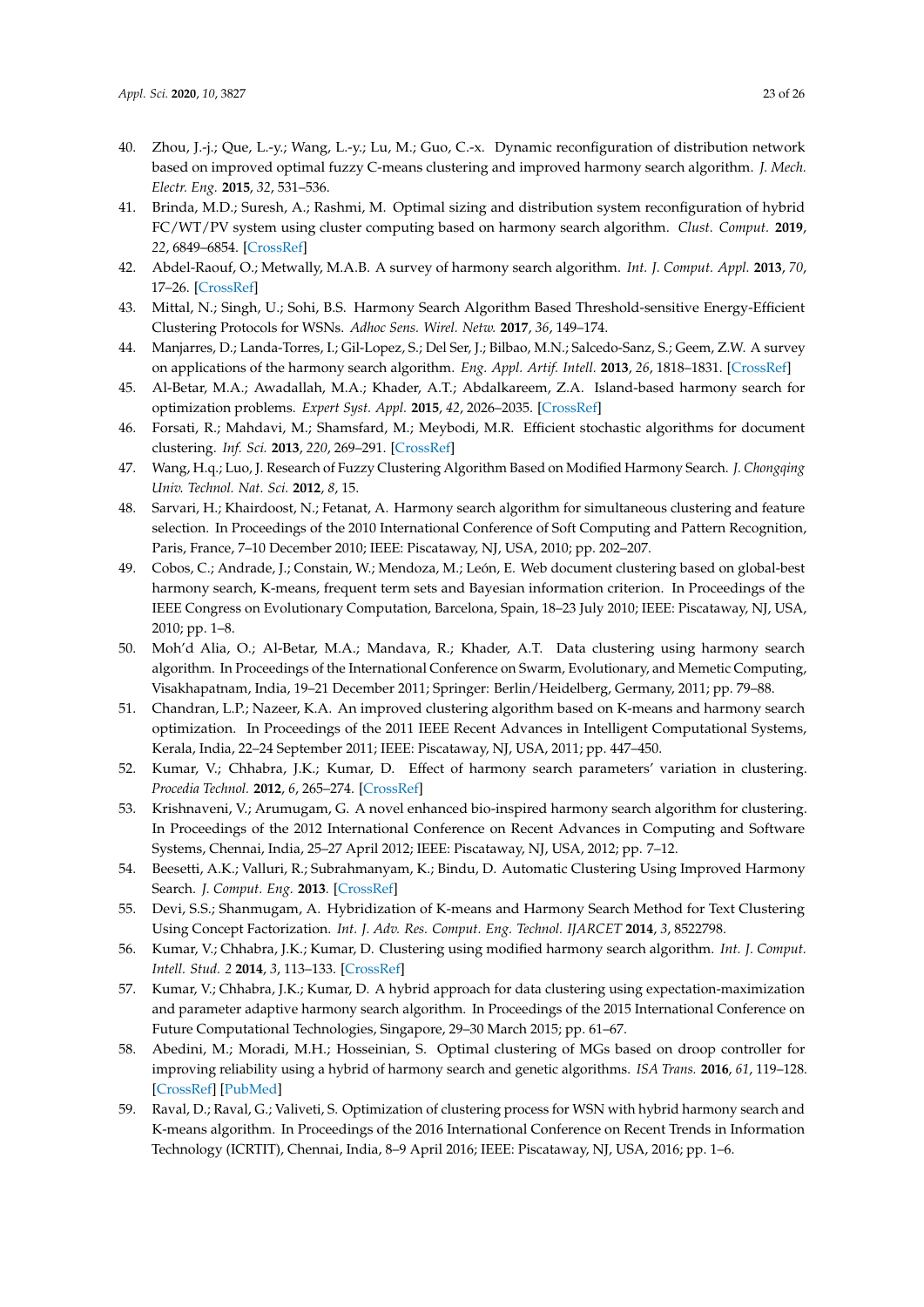- <span id="page-23-10"></span><span id="page-23-8"></span><span id="page-23-7"></span><span id="page-23-6"></span><span id="page-23-5"></span><span id="page-23-4"></span><span id="page-23-3"></span><span id="page-23-2"></span><span id="page-23-1"></span><span id="page-23-0"></span>60. Saha, B.; Gupta, G.P. Improved harmony search based clustering protocol for wireless sensor networks with mobile sink. In Proceedings of the 2017 2nd IEEE International Conference on Recent Trends in Electronics, Information & Communication Technology (RTEICT), Bangalore, India, 19–20 May 2017; IEEE: Piscataway, NJ, USA, 2017; pp. 1909–1913.
- <span id="page-23-11"></span>61. Anand, V.; Pandey, S. Particle Swarm Optimization and harmony search based clustering and routing in Wireless Sensor Networks. *Int. J. Comput. Intell. Syst.* **2017**, *10*, 1252–1262. [\[CrossRef\]](http://dx.doi.org/10.2991/ijcis.10.1.84)
- <span id="page-23-34"></span>62. Chen, L.; Xie, L.; Yang, S.; Cao, Y.; Huang, G.; Li, X. An algorithm to detect complexes in PPI network based on harmony search clustering optimization. *J. High Speed Netw.* **2017**, *23*, 215–223. [\[CrossRef\]](http://dx.doi.org/10.3233/JHS-170567)
- <span id="page-23-18"></span><span id="page-23-12"></span>63. Moh'd Alia, O. A dynamic harmony search-based fuzzy clustering protocol for energy-efficient wireless sensor networks. *Ann. Telecommun.* **2018**, *73*, 353–365. [\[CrossRef\]](http://dx.doi.org/10.1007/s12243-017-0611-6)
- <span id="page-23-19"></span><span id="page-23-9"></span>64. Singh, S.; Sharma, R.M. HSCA: A novel harmony search based efficient clustering in heterogeneous WSNs. *Telecommun. Syst.* **2018**, *67*, 651–667. [\[CrossRef\]](http://dx.doi.org/10.1007/s11235-017-0365-5)
- <span id="page-23-14"></span>65. Gupta, G.P.; Jha, S. Integrated clustering and routing protocol for wireless sensor networks using Cuckoo and Harmony Search based metaheuristic techniques. *Eng. Appl. Artif. Intell.* **2018**, *68*, 101–109. [\[CrossRef\]](http://dx.doi.org/10.1016/j.engappai.2017.11.003)
- <span id="page-23-20"></span><span id="page-23-15"></span>66. Raval, G.; Parsania, R.; Valiveti, S. Multi-Objective Optimization Based Clustering in Wireless Sensor Networks Using Harmony Search Algorithm. *I Manag. J. Commun. Eng. Syst.* **2018**, *7*, 1.
- <span id="page-23-28"></span><span id="page-23-21"></span>67. Al-Jadir, I.; Wong, K.W.; Fung, C.C.; Xie, H. Adaptive crossover memetic differential harmony search for optimizing document clustering. In Proceedings of the International Conference on Neural Information Processing, Siem Reap, Cambodia, 13–16 December 2018; Springer: Berlin/Heidelberg, Germany, 2018; pp. 509–518.
- <span id="page-23-22"></span><span id="page-23-16"></span>68. Singh, S.; Kumar, P. MH-CACA: Multi-objective harmony search-based coverage aware clustering algorithm in WSNs. *Enterprise Inform. Syst.* **2019**, 1–29. [\[CrossRef\]](http://dx.doi.org/10.1080/17517575.2019.1633691)
- <span id="page-23-23"></span><span id="page-23-13"></span>69. Devi, S.S.; Shanmugam, A. Hybridized Harmony Search Method for Text Clustering Using Concept Factorization. *Int. J. Adv. Comput. Technol.* **2016**, 320–327. Available online: [https://ijact.in/index.php/ijact/](https://ijact.in/index.php/ijact/article/viewFile/570/483) [article/viewFile/570/483](https://ijact.in/index.php/ijact/article/viewFile/570/483) (accessed on 29 May 2020).
- <span id="page-23-24"></span><span id="page-23-17"></span>70. Yi, Y.f.; Gao, L.q.; Guo, L. The Application of Harmony Search Algorithm in Clustering Analysis. *J. Northeast. Univ. Natural Sci.* **2012**, *1*. Available online: [http://en.cnki.com.cn/Article\\_en/CJFDTotal-DBDX201201013.htm](http://en.cnki.com.cn/Article_en/CJFDTotal-DBDX201201013.htm) (accessed on 29 May 2020).
- <span id="page-23-29"></span>71. Ayvaz, M.T. Simultaneous determination of aquifer parameters and zone structures with fuzzy C-means clustering and meta-heuristic harmony search algorithm. *Adv. Water Resour.* **2007**, *30*, 2326–2338. [\[CrossRef\]](http://dx.doi.org/10.1016/j.advwatres.2007.05.009)
- <span id="page-23-25"></span>72. Forsati, R.; Mahdavi, M.; Kangavari, M.; Safarkhani, B. Web page clustering using harmony search optimization. In Proceedings of the 2008 Canadian Conference on Electrical and Computer Engineering, Niagara Falls, ON, Canada, 4–7 May 2008; IEEE: Piscataway, NJ, USA, 2008; pp. 001601–001604.
- <span id="page-23-30"></span>73. Malaki, M.; Abolhassani, H. A Combinatiory Approach to Fuzzy Clustering with Harmony Search and its Applications to Space Shuttle data. In *SCIS & ISIS SCIS & ISIS 2008*; Japan Society for Fuzzy Theory and Intelligent Informatics: Fukuoka, Japan, 2008; pp. 1154–1159.
- <span id="page-23-31"></span>74. Moh'd Alia, O.; Mandava, R.; Ramachandram, D.; Aziz, M.E. Dynamic fuzzy clustering using harmony search with application to image segmentation. In Proceedings of the 2009 IEEE International Symposium on Signal Processing and Information Technology (ISSPIT), Ajman, UAE, 14–17 December 2009; IEEE: Piscataway, NJ, USA, 2009; pp. 538–543.
- <span id="page-23-27"></span>75. Cobos, C.; León, E.; Mendoza, M. A harmony search algorithm for clustering with feature selection. *Rev. Fac. Ing. Univ. Antioquia* **2010**, *55*, 153–164.
- <span id="page-23-26"></span>76. Amiri, B.; Hossain, L.; Mosavi, S.E. Application of harmony search algorithm on clustering. In Proceedings of the World Congress on Engineering and Computer Science, San Francisco, CA, USA, 20–22 October 2010; Volume 1, pp. 20–22.
- <span id="page-23-32"></span>77. Mandava, R.; Moh'd Alia, O.; Wei, B.C.; Ramachandram, D.; Aziz, M.E.; Shuaib, I.L. Osteosarcoma segmentation in MRI using dynamic harmony search based clustering. In Proceedings of the 2010 International Conference of Soft Computing and Pattern Recognition, Paris, France, 7–10 December 2010; IEEE: Piscataway, NJ, USA, 2010; pp. 423–429.
- <span id="page-23-33"></span>78. Hoang, D.; Yadav, P.; Kumar, R.; Panda, S. A robust harmony search algorithm based clustering protocol for wireless sensor networks. In Proceedings of the 2010 IEEE International Conference on Communications Workshops, Cape Town, South Africa, 23–27 May 2020; IEEE: Piscataway, NJ, USA, 2010; pp. 1–5.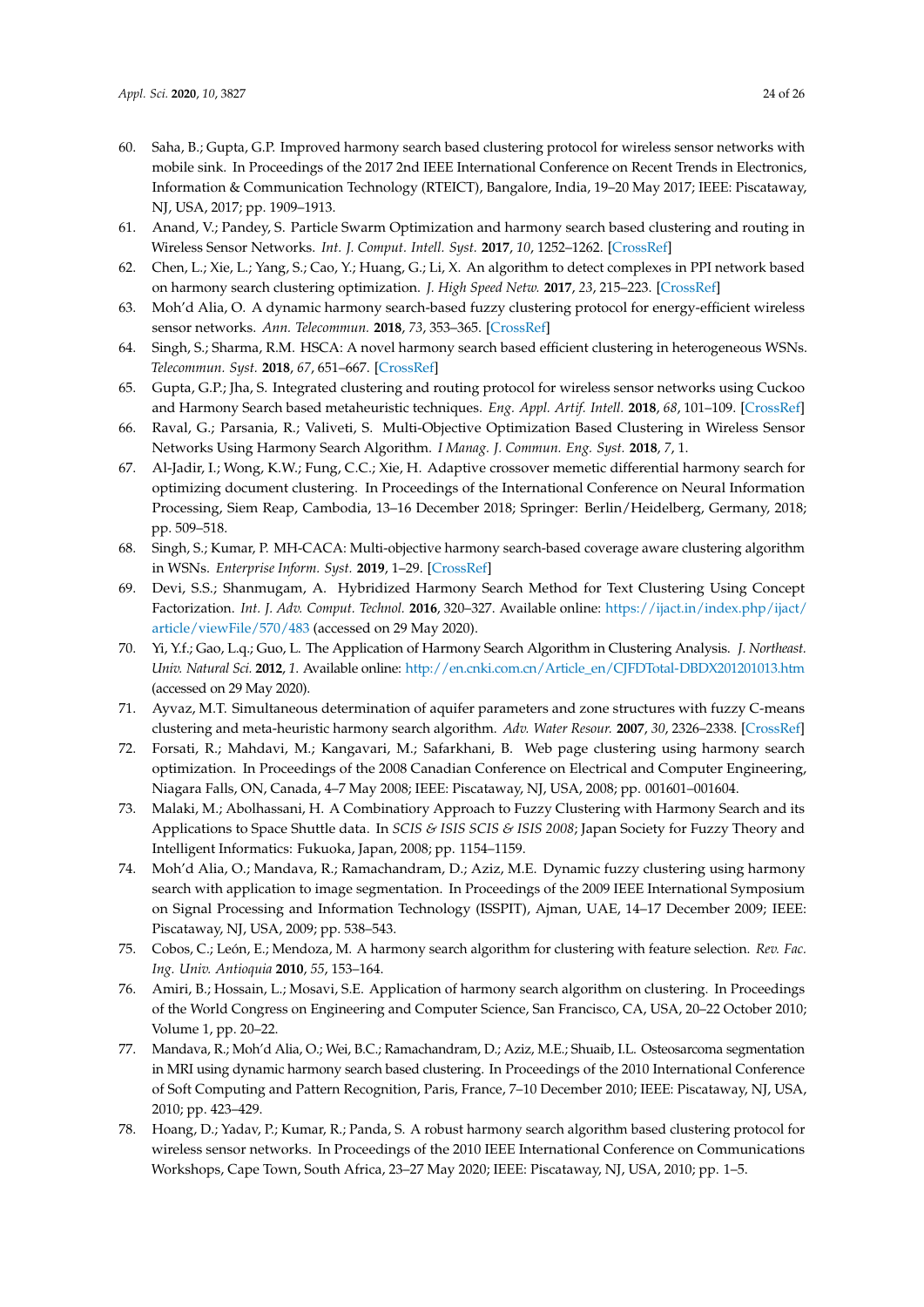- <span id="page-24-29"></span><span id="page-24-7"></span><span id="page-24-6"></span><span id="page-24-5"></span><span id="page-24-4"></span><span id="page-24-3"></span><span id="page-24-2"></span><span id="page-24-1"></span><span id="page-24-0"></span>79. Song, A.; Chen, J.; Tuyet, T.T.A.; Bai, X.; Xie, J.; Zhang, W. Clustering gene expression data based on harmony search and k-harmonic means. In Proceedings of the 2012 11th International Symposium on Distributed Computing and Applications to Business, Engineering & Science, Guilin, China, 19–22 October 2012; IEEE: Piscataway, NJ, USA, 2012; pp. 455–460.
- <span id="page-24-33"></span><span id="page-24-8"></span>80. Li, Y.; Chen, J.; Liu, R.; Wu, J. A spectral clustering-based adaptive hybrid multi-objective harmony search algorithm for community detection. In Proceedings of the 2012 IEEE Congress on Evolutionary Computation, Brisbane, Australia, 10–15 June 2012; IEEE: Piscataway, NJ, USA, 2012; pp. 1–8.
- <span id="page-24-34"></span><span id="page-24-9"></span>81. Costa, K.; Pereira, C.; Nakamura, R.; Pereira, L.; Papa, J. Boosting Optimum-Path Forest clustering through harmony Search and its applications for intrusion detection in computer networks. In *Proceedings of the 2012 Fourth International Conference on Computational Aspects of Social Networks (CASoN)*; IEEE: Piscataway, NJ, USA, 2012; pp. 181–185.
- <span id="page-24-36"></span><span id="page-24-10"></span>82. Zainuddin, Z.; Lai, K.H.; Ong, P. Wavelet neural networks initialization using hybridized clustering and harmony search algorithm: Application in epileptic seizure detection. In *Proceedings of the AIP Conference Proceedings*; American Institute of Physics: College Park, MD, USA, 2013; Volume 1522, pp. 251–260.
- <span id="page-24-20"></span><span id="page-24-11"></span>83. Ibtissem, B.; Hadria, F. Unsupervised clustering of images using harmony search algorithm. *J. Comput. Sci. Appl.* **2013**, *1*, 91–99. [\[CrossRef\]](http://dx.doi.org/10.12691/jcsa-1-5-3)
- <span id="page-24-26"></span><span id="page-24-12"></span>84. Hoang, D.C.; Yadav, P.; Kumar, R.; Panda, S.K. Real-time implementation of a harmony search algorithm-based clustering protocol for energy-efficient wireless sensor networks. *IEEE Trans. Ind. Inform.* **2013**, *10*, 774–783. [\[CrossRef\]](http://dx.doi.org/10.1109/TII.2013.2273739)
- <span id="page-24-30"></span><span id="page-24-14"></span><span id="page-24-13"></span>85. Banu, P.N.; Andrews, S. Harmony Search PSO Clustering for Tumor and Cancer Gene Expression Dataset. *Int. J. Swarm Intell. Res. IJSIR* **2014**, *5*, 1–21. [\[CrossRef\]](http://dx.doi.org/10.4018/ijsir.2014070101)
- <span id="page-24-19"></span>86. Kumar, V.; Chhabra, J.K.; Kumar, D. Variance-based harmony search algorithm for unimodal and multimodal optimization problems with application to clustering. *Cybern. Syst.* **2014**, *45*, 486–511. [\[CrossRef\]](http://dx.doi.org/10.1080/01969722.2014.929349)
- <span id="page-24-31"></span><span id="page-24-16"></span><span id="page-24-15"></span>87. George, A.J.; Gopakumar, G.; Pradhan, M.; Nazeer, K.A.; Palakal, M.J. A self organizing map-harmony search hybrid algorithm for clustering biological data. In *Procceedings of the 2015 IEEE International Conference on Signal Processing, Informatics, Communication and Energy Systems (SPICES)*; IEEE: Piscataway, NJ, USA, 2015; pp. 1–5.
- <span id="page-24-35"></span><span id="page-24-17"></span>88. Atay, Y.; Kodaz, H. Modularity-Based Graph Clustering Using Harmony Search Algorithm. In *Proceedings of the 2015 4th International Conference on Advanced Computer Science Applications and Technologies (ACSAT)*; IEEE: Piscataway, NJ, USA, 2015; pp. 109–114.
- <span id="page-24-27"></span>89. Dey, A.; Sarkar, T.; Ullah, A.; Nahar, N. Implementation of improved harmony search based clustering algorithm in wireless sensor networks. In Proceedings of the ICA-ICT, Chittagong, Bangladesh, 16–17 May 2016.
- <span id="page-24-23"></span>90. Kumar, V.; Chhabra, J.K.; Kumar, D. Automatic data clustering using parameter adaptive harmony search algorithm and its application to image segmentation. *J. Intell. Syst.* **2016**, *25*, 595–610. [\[CrossRef\]](http://dx.doi.org/10.1515/jisys-2015-0004)
- <span id="page-24-24"></span>91. Bekkouche, I.; Fizazi, H. A New Image Clustering Method Based on the Fuzzy Harmony Search Algorithm and Fourier Transform. *J. Inf. Process. Syst.* **2016**, *12*. [\[CrossRef\]](http://dx.doi.org/10.3745/JIPS.02.0047)
- <span id="page-24-25"></span>92. Senthilnath, J.; Kulkarni, S.; Raghuram, D.; Sudhindra, M.; Omkar, S.; Das, V.; Mani, V. A novel harmony search-based approach for clustering problems. *Int. J. Swarm Intell.* **2016**, *2*, 66–86. [\[CrossRef\]](http://dx.doi.org/10.1504/IJSI.2016.077434)
- <span id="page-24-21"></span>93. Agrawal, D.; Pandey, S. FLIHSBC: Fuzzy logic and improved harmony search based clustering algorithm for wireless sensor networks to prolong the network lifetime. In *Proceedings of the International Conference on Ubiquitous Computing and Ambient Intelligence*; Springer: Berlin/Heidelberg, Germany, 2017; pp. 570–578.
- <span id="page-24-22"></span>94. Feng, Y.; Zhou, J.; Tayyab, M. Kernel Clustering with a Differential Harmony Search Algorithm for Scheme Classification. *Algorithms* **2017**, *10*, 14. [\[CrossRef\]](http://dx.doi.org/10.3390/a10010014)
- <span id="page-24-28"></span>95. Lalwani, P.; Das, S.; Banka, H.; Kumar, C. CRHS: Clustering and routing in wireless sensor networks using harmony search algorithm. *Neural Comput. Appl.* **2018**, *30*, 639–659. [\[CrossRef\]](http://dx.doi.org/10.1007/s00521-016-2662-4)
- <span id="page-24-32"></span>96. Kumar, V.; Kumar, D. Gene Expression Data Clustering Using Variance-based Harmony Search Algorithm. *IETE J. Res.* **2019**, *65*, 641–652. [\[CrossRef\]](http://dx.doi.org/10.1080/03772063.2018.1452641)
- <span id="page-24-18"></span>97. Roshani, A. Unsupervised Segmentation of Sequences Using Harmony Search and Hierarchical Clustering Techniques. 2014. Available online: <https://corpus.ulaval.ca/jspui/handle/20.500.11794/25350> (accessed on 29 May 2020).